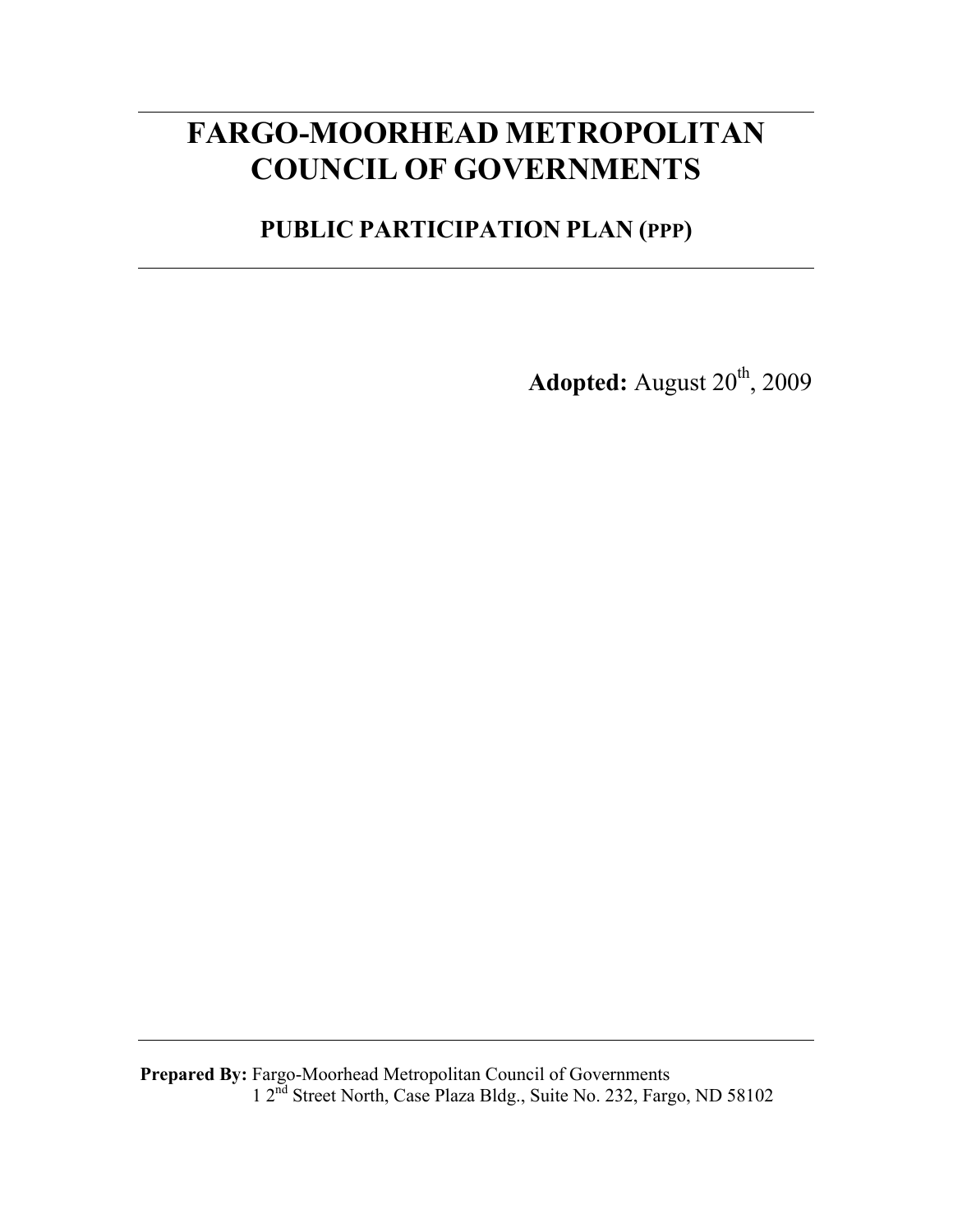# **FARGO-MOORHEAD METROPOLITAN COUNCIL OF GOVERNMENTS**

# **PUBLIC PARTICIPATION PLAN (PPP)**

### **[ADOPTED AUGUST 20, 2009]**

ALL QUESTIONS, COMMENTS OR REQUESTS FOR DOCUMENTS AND/OR SERVICES MAY BE DIRECTED VIA PHONE, FAX, E-MAIL OR IN PERSON TO:

#### **WADE KLINE, AICP EXECUTIVE DIRECTOR FM METROPOLITAN COUNCIL OF GOVERNMENTS CASE PLAZA, SUITE 232 1N 2ND STREET FARGO, ND 58102 701.232.3242 X32 OR VIA EMAIL KLINE@FMMETROCOG.ORG**

THIS DOCUMENT IS DRAFTED IN PART TO MEET FEDERAL REQUIREMENTS SET FORTH IN THE INTERMODAL SURFACE TRANSPORTATION EFFICIENCY ACT (ISTEA) OF 1991 AND THE SAFE, ACCOUNTABLE, FLEXIBLE, EFFICIENT TRANSPORTATION EQUITY ACT: A LEGACY FOR USERS (SAFETEA-LU) OF 2005. THE DOCUMENT HAS BEEN PROVIDED TO THE FOLLOWING AGENCIES:

> FEDERAL HIGHWAY ADMINISTRATION (FHWA) MINNESOTA DEPARTMENT OF TRANSPORTATION (MNDOT) NORTH DAKOTA DEPARTMENT OF TRANSPORTATION (NDDOT)

THE ADOPTED PUBLIC PARTICIPATION PLAN (PPP) IS AVAILABLE IN ITS ENTIRETY ON THE METRO COG WEBSITE AT WWW.FMMETROCOG.ORG OR IN HARD COPY AT METRO COG OFFICES LOCATED AT 1 NORTH 2<sup>ND</sup> STREET (CASE PLAZA), FARGO ND 58102. ADDITIONALLY, OTHER INFORMATION INCLUSIVE OF STUDIES, PLANNING DOCUMENTS, TRANSPORTATION PLANS, AGENDA'S AND MEETING MINUTES ARE LOCATED ON THE METRO COG WEBSITE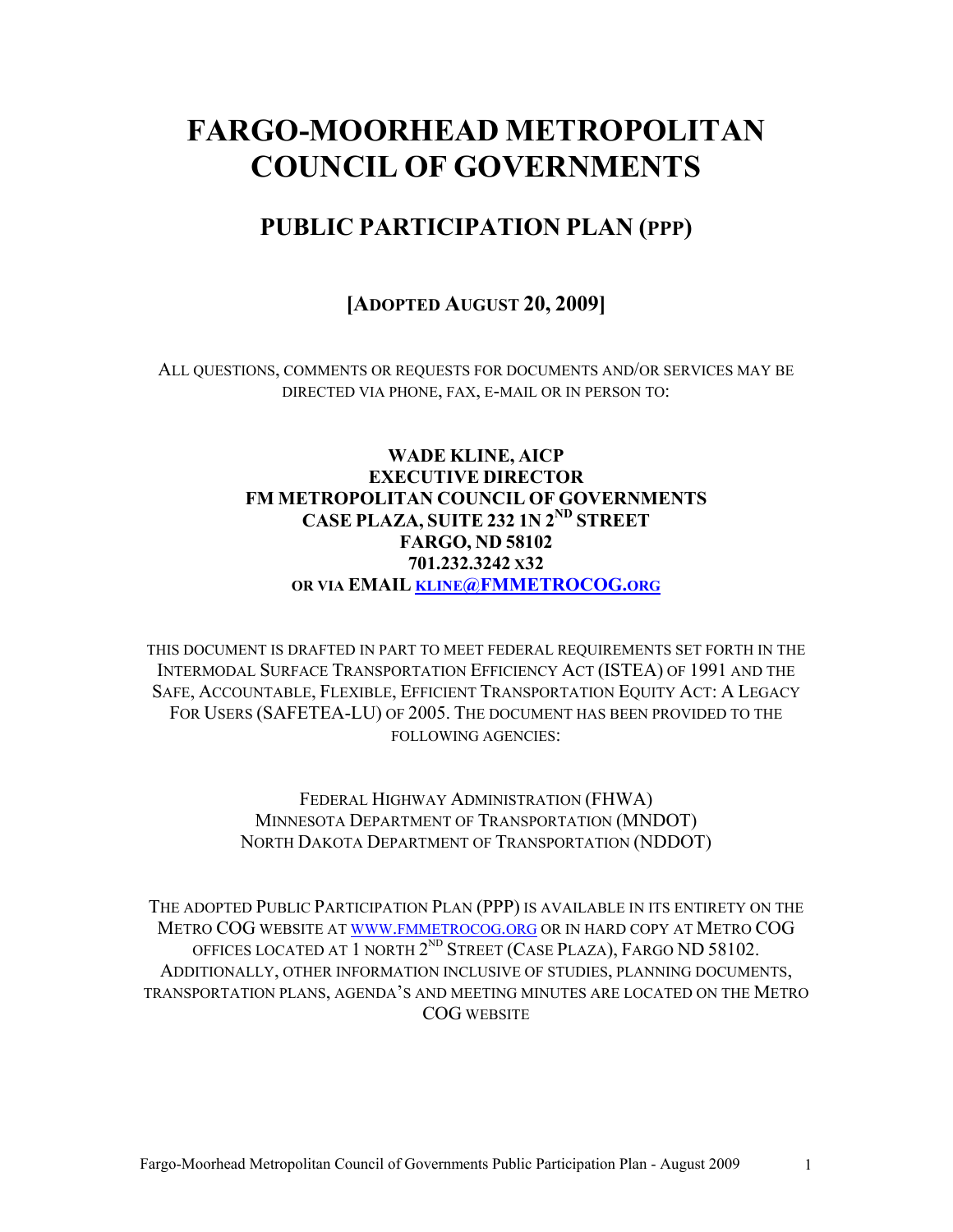# **TABLE OF CONTENTS**

| A. Purpose                                                                                                                                                                                                   |
|--------------------------------------------------------------------------------------------------------------------------------------------------------------------------------------------------------------|
|                                                                                                                                                                                                              |
| A. Goals<br><b>B.</b> Objectives                                                                                                                                                                             |
|                                                                                                                                                                                                              |
| A. Outreach Activities<br>B. Table 1: Summary and Evaluation Strategies; Outreach Methodology<br>C. Minimum Federal Requirements and Other Associated Criteria for<br>Implementation of a Participation Plan |
| Public Participation Procedures - Development of the Metropolitan Transportation Plan                                                                                                                        |
| A. Outreach Activity<br><b>B.</b> Procedures                                                                                                                                                                 |
| Public Involvement Procedure - Development of the Metropolitan Transportation                                                                                                                                |
| A. Outreach Activity<br><b>B.</b> Procedures                                                                                                                                                                 |
| Public Involvement Process for Amending the Metropolitan Transportation Plan (MTP)                                                                                                                           |
| A. Procedures                                                                                                                                                                                                |
| Public Participation Procedures for General Planning Activities18                                                                                                                                            |
|                                                                                                                                                                                                              |
|                                                                                                                                                                                                              |
|                                                                                                                                                                                                              |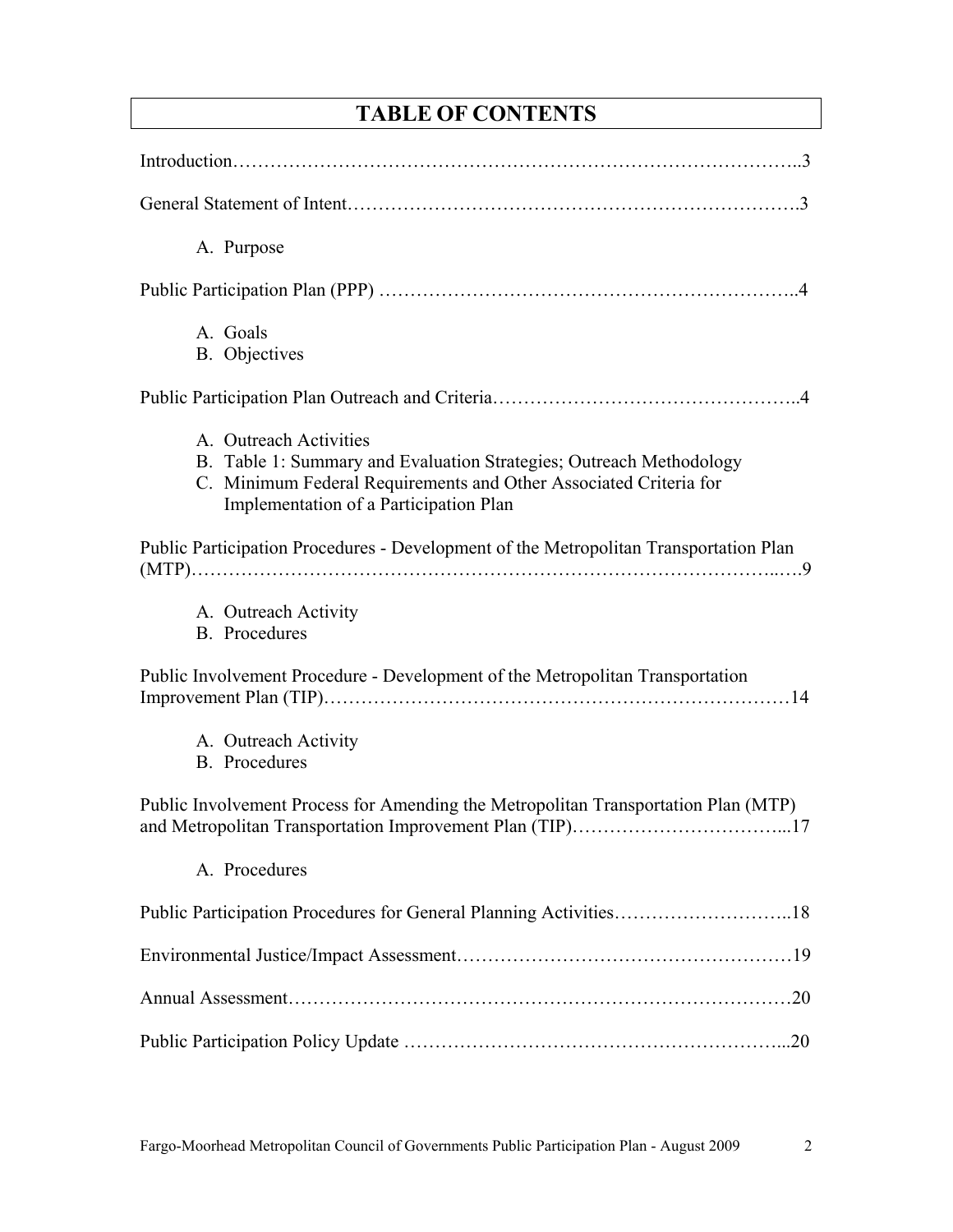## **INTRODUCTION**

As a designated Metropolitan Planning Organization (MPO) the Fargo-Moorhead Metropolitan Council of Governments (Metro COG) is a transportation policy-making organization as authorized under the Federal Surface Transportation Act of 1973. In 1991, Congress approved the Intermodal Surface Transportation Efficiency Act (ISTEA) which required continuous, cooperative and coordinated urban transportation planning for those cities that receive federal funding. Further, the legislation initiated the requirements that MPO's establish an all-inclusive decision making process that provided detailed information to the public in regards to Metropolitan Transportation Plans (MTP) and Transportation Improvement Plans (TIP). Subsequently, in 2005, the Safe, Accountable, Flexible, Efficient Transportation Equity Act: A Legacy For User's (SAFETEA-LU) was implemented which expanded the requirements for public involvement. This authorization, more specifically Title 23 Code of Federal Regulations Part 450 (23 CFR 450) and (49 CFR 613), required MPO's to create and utilize public participation plans thereby developed in direct coordination with interested parties. The overall intent of the authorizing act is focused on the need to include the public in the establishment of transportation plans. In 2006 Metro COG revised and updated the public participation plan to accommodate provisions as defined under SAFETEA-LU; the process was inclusive of the public per federal requirements. In 2009, Metro COG completed revisions to address comments within the Federal Highway Administration (FHWA) MPO Transportation Planning Report; again, inclusive of the public per federal requirements.

### **GENERAL STATEMENT OF INTENT**

Federal regulations pertaining to the metropolitan planning provisions of SAFETEA-LU contain minimum requirements for public involvement associated with specific elements of a MPO's transportation planning process. Metro COGs 2006 plan with 2009 updates will comply with federal regulations, it will supplement previous Metro COG citizen and affirmative action policies, and it will replace previous federal private participation requirements.

**Purpose:** In accordance with the SAFETEA-LU every metropolitan planning organization (MPO) must develop, adopt and implement formalized procedures for effective community participation to be used during the development, updating, or amending of its Metropolitan Transportation Plan (MTP), any of its sub elements or the Transportation Improvement Program (TIP). The purpose of Metro COGs policy statement is to formally define the procedures to be utilized by the Council to assure satisfactory public participation in Metro COGs transportation planning program. The process described herein is intended to ensure effective public involvement in the Council's transportation planning activities and to comply with applicable federal rules; including, 23 CFR 450.316 and 23 CFR 450.306 of the proposed regulations as published in the Federal Register dated April 1, 2008.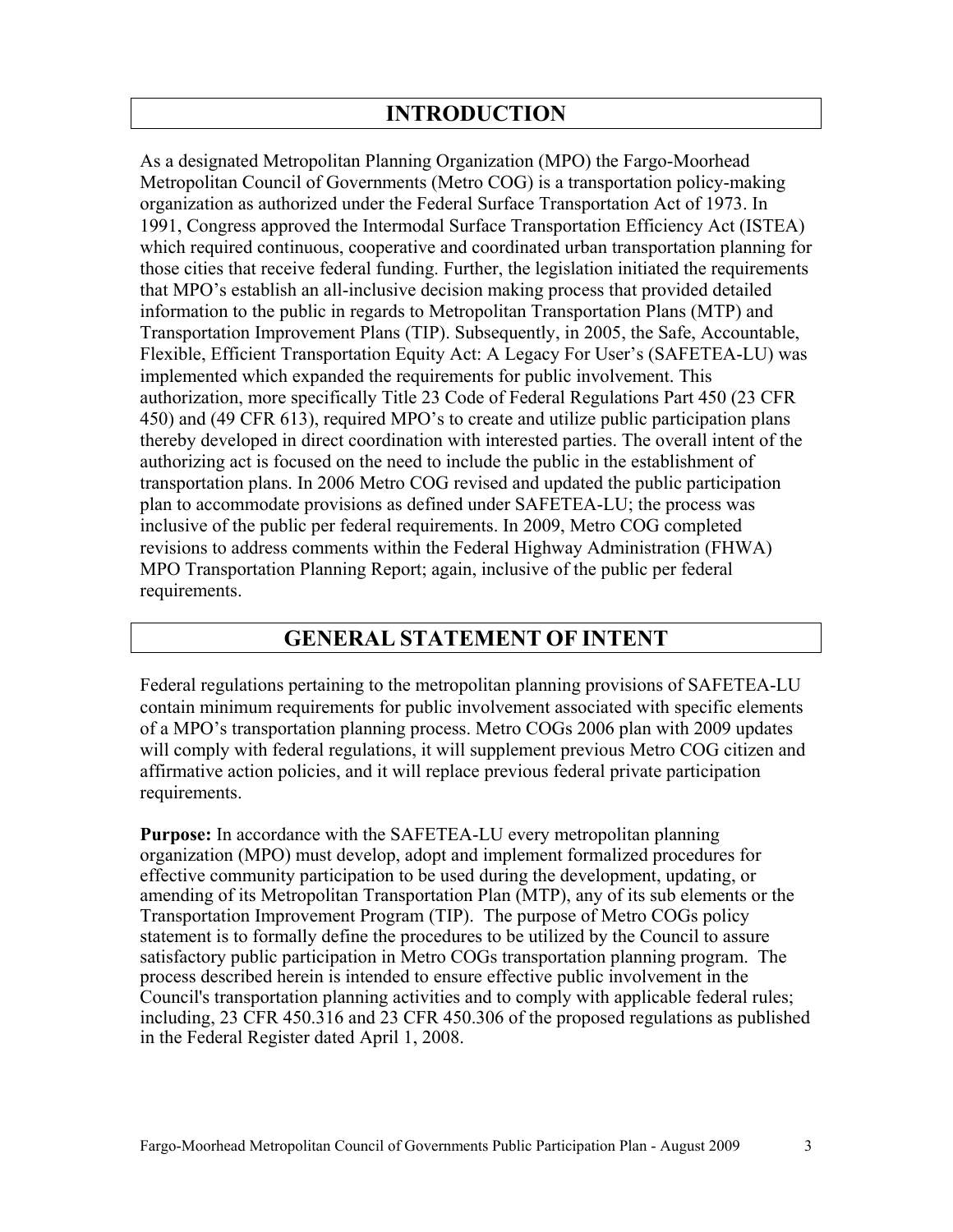# **PUBLIC PARTICIPATION PLAN**

**Goal:** The Fargo-Moorhead Metropolitan Council of Government's public participation plan goal includes the provision of a proactive public involvement process that provides complete information, timely public notice, full public access to key decisions, and supports early and continuing involvement of the public in developing sub elements of the Transportation Plan (MTPs) and the Transportation Improvement Programs (TIPs).

**Objectives:** The principle objectives of the Fargo-Moorhead Metropolitan Council of Government's public participation process are outlined in detail below:

- $\triangleright$  To actively seek input and involvement from a wide variety of individuals, groups and organizations affected by the transportation system;
- $\triangleright$  To establish and facilitate effective public involvement early in the planning process, before key decisions are made and while there is ample opportunity to influence decisions;
- $\triangleright$  To promote informed and thoughtful public input in regards to the decision making process by providing access to information in a timely manner;
- $\triangleright$  To fully consider and respond to public input;
- $\triangleright$  To utilize public involvement in the development of transportation plans, programs and projects which are representative of local, regional and state priorities/needs while incorporating a range of transportation options;
- $\triangleright$  To develop a public participation plan in consultation with interested parties and to update periodically as deemed necessary;
- $\triangleright$  To employ to the maximum extent practicable, visualization techniques, which may include:
	- o Artist Renderings, Computer Modeled Images, Computer Simulations, Drawings, Flowcharts, Maps, Models, Photo Manipulation, Scenario Planning Tools, Simulated Photos, Sketches, Videos or Visual Preference Surveys.

# **PUBLIC PARTICIPATION PLAN OUTREACH & CRITERIA**

The federal rules governing metropolitan planning for transportation specify minimum standards that MPOs public participation process must achieve (23 CFR 450) in regards to the development of the MTP and TIP. These requirements form the basis of the criteria that will guide Metro COG in carrying out its public participation process. That process will comply with the following standards to the maximum extent feasible; and in addition, will follow the specific procedures for MTP and TIP preparation or amendment as identified in specific detail within this public participation plan policy.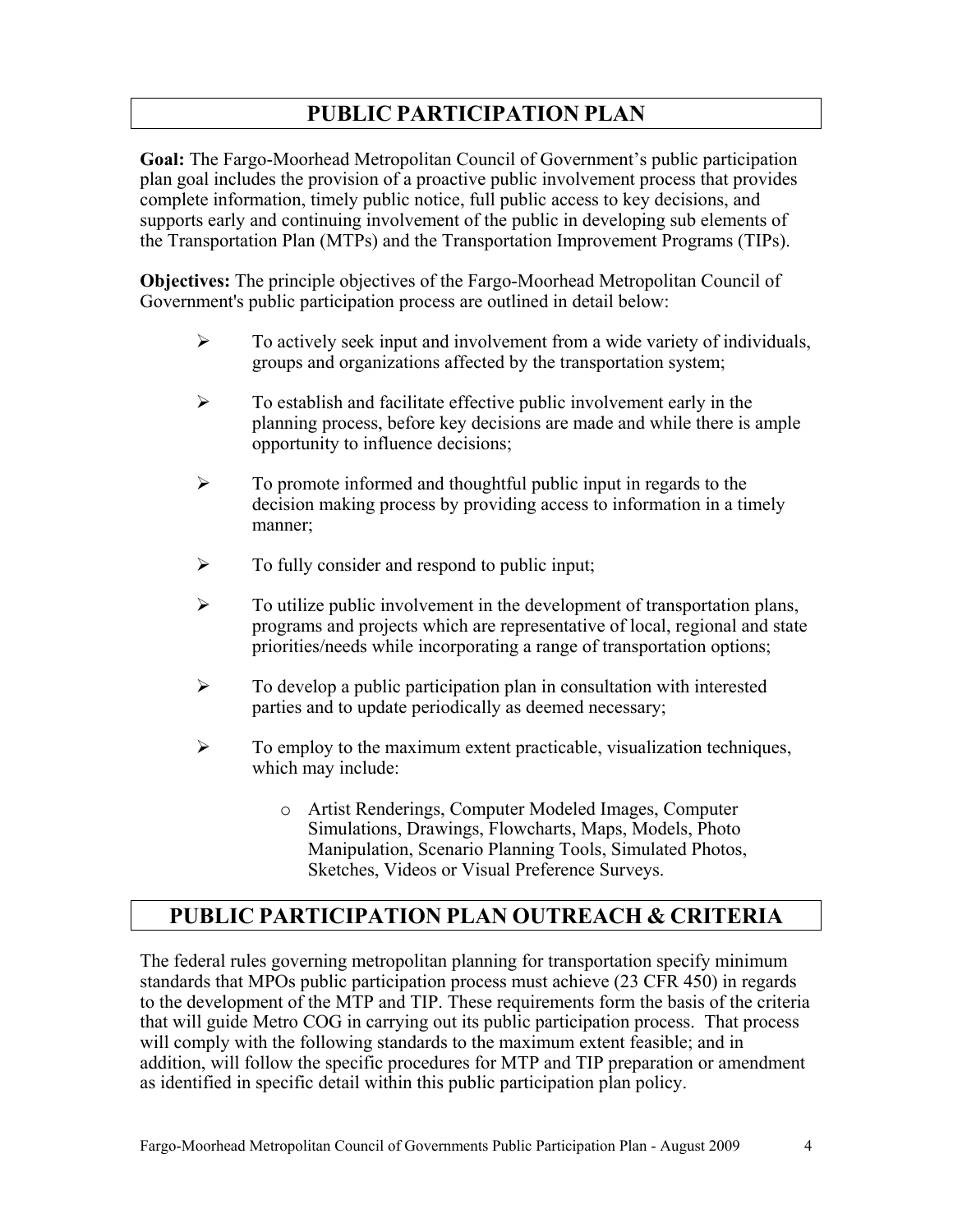**Outreach Activities:** Metro COG recognizes the importance of including a broad range of citizen participation and communication techniques in the drafting and implementation phases of regional transportation plans. Therefore, Metro COG utilizes a variety of methods to inform and educate the public during transportation plan updates, transportation plan amendments or general planning studies that directly involve federal funding. The designed public participation plan, medium and approach are related to the type of planning activity and are defined in specific detail per 23 CFR 450 requirements within this public participation plan for the Metropolitan Transportation Plan (MTP), Transportation Improvement Plan (TIP) and any associated amendments to these documents. Metro COG generally utilizes the following methods and techniques:

- ¾ *Public Informational Meetings:* These meetings generally function in coordination with transportation plan updates or planning studies with the overall intent of involving the public in the determination and consideration of various alternatives.
- ¾ *News Media (Radio, Television, Newspapers):* Metro COG utilizes the identified media to disseminate agendas, public notices and announcements. Notice of public involvement opportunities may include posting of notices in public places, direct notification of interested parties identified in the process, publication (legal or public ads) in local newspapers, and/or direct contacts with various media;
- ¾ *Web Based Media (www.*fmmetrocog.org): The Metro COG website is updated to accommodate the timely delivery of information to the public. Information inclusive of meeting agendas, notices, announcements, draft/final plans, minutes, maps and studies are located on the web in accessible formats to the public.
- ¾ *Interested and Affected Parties Contact List:* Metro COG maintains an extensive list of public participation contacts which includes representation from the following groups, organizations or associations:
	- o Minority and Low Income Populations; Elderly and Disabled Populations; Transportation Providers; Freight Providers; Public and Private Transit Operators; Federal, State and Local Government Agencies; Special Interest Groups; and Interested Members of the Public. Contact lists are further delineated under the respective transportation plan review procedure.
	- o Any interested individual(s), groups, organizations or associations can be added to Metro COG's 'Interested and Affected Parties Contact List' by simply contacting Metro COG at either 701.232.3242 or via email at  $metrocog@fmmetrocog.org$ . Metro COG utilizes the contact list to distribute information (i.e. public notices, announcements, updates, meeting dates), solicit comments on regional transportation plans, and, most importantly to keep interested parties connected to the transportation planning process.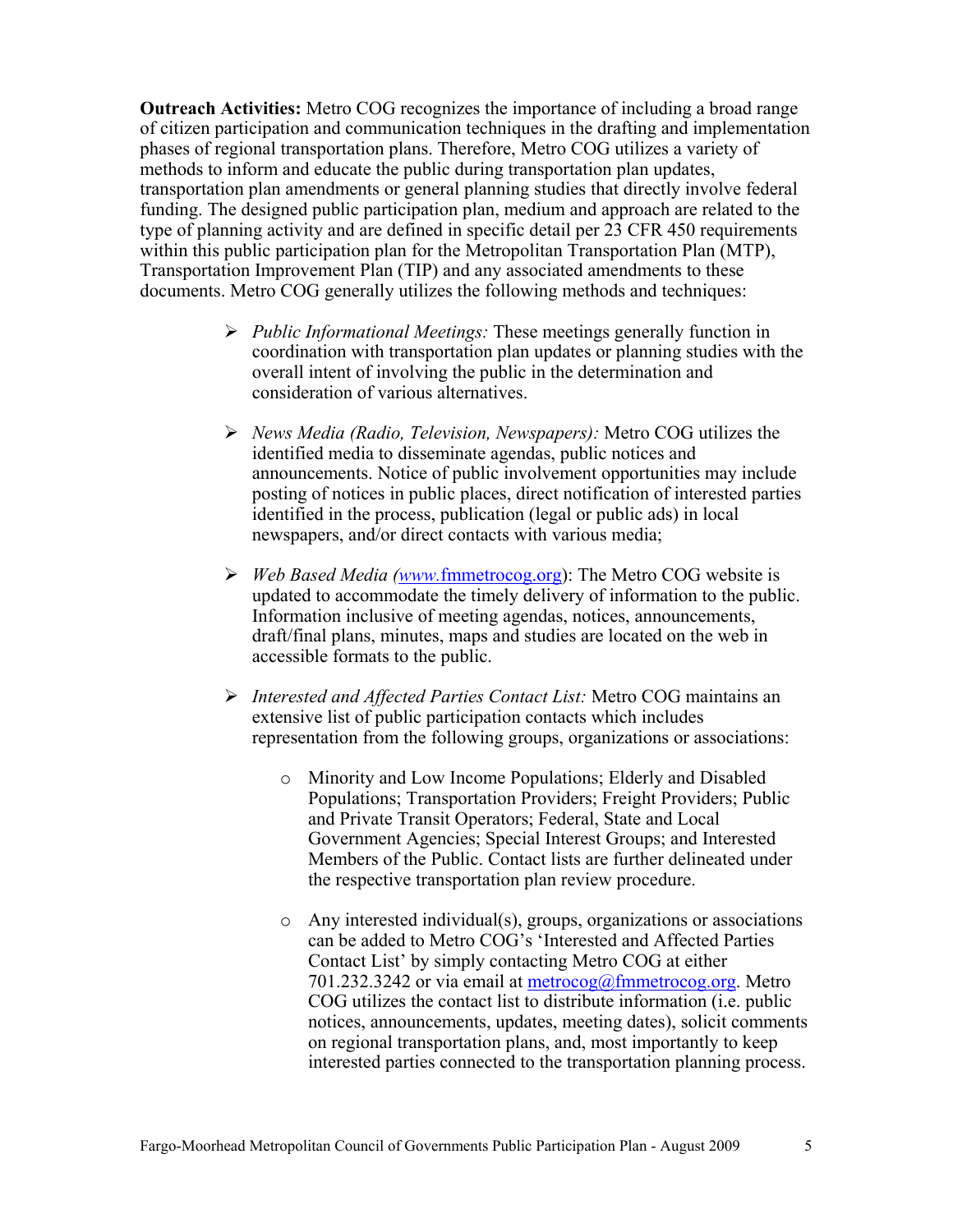- ¾ *Citizen Surveys:* On a project specific basis citizen surveys will be used to collect data and other relevant information to provide insight from the community perspective. This information is generally documented within the transportation plan or study.
- ¾ *Focus Groups:* This meeting format is utilized by Metro COG to facilitate discussion amongst a defined group of stakeholders in regards to a single topic.
- ¾ *Visualization Techniques:* This content focused technique utilizes graphics such as maps, charts, graphs, pictures and renderings to communicate relationships, trends, performance thresholds, deficiencies, issues, recommendations and considerations to the public.
- ¾ *Task Force or Sub-Committee:* These specific groups are appointed by the Metro COG Policy Board to oversee certain projects and typically represent a distinct segment of the community and/or interest groups.

**Targeted Outreach** – Metro COG intends to specifically establish outreach to the following individuals, groups, organizations or populations:

- ¾ *Freight Industry:* Metro COG has traditionally struggled to involve freight generating businesses and freight hauling businesses in the regional transportation planning process. Metro COG intends to work towards the establishment of a freight advisory group and the coordinated involvement of freight representatives in the MTP and TIP adoption process through the Interested and Affected Parties Contact List. Further, Metro COG anticipates that future consideration/discussion will be given towards the idea of including representation from this industry on established boards/committees to enhance participation;
- ¾ *Human Service Transportation & Environmental Justice:* Metro COG will utilize the already established Metropolitan Transportation Initiative (MTI) to oversee and facilitate discussion in regards to the MTP and TIP with agencies that represent low income, minority, elderly, disabled and refugee clients. See additional information on Pg. 19 regarding Environmental Justice and Impact Assessment; and
- ¾ *Environmental Interests:* Metro COG will utilize the already established Environmental Review Committee to oversee and facilitate discussion in regards to the MTP and TIP. This group includes representation from the following industries/interests: land use management, natural resources, conservation, environmental protection, recreation and agricultural.

**Table 1 - Summary and Evaluation:** The following table further summarizes Metro COG's public participation outreach methodology in coordination with associated evaluation criteria as used to determine the effectiveness of a public participation strategy.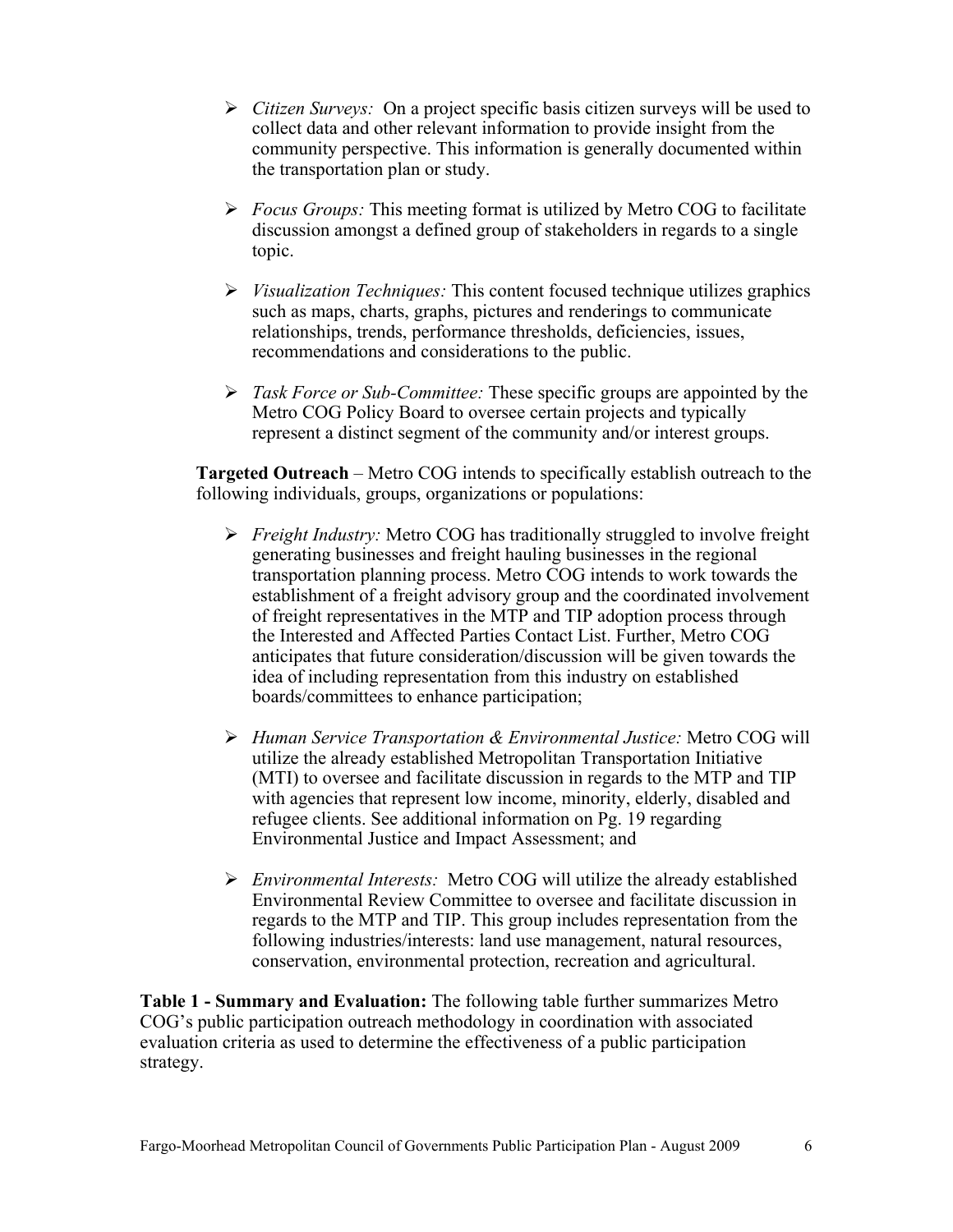| <b>Table 1: Summary and Evaluation: Outreach Methodology</b> |                                                                |                                                     |  |
|--------------------------------------------------------------|----------------------------------------------------------------|-----------------------------------------------------|--|
| <b>Activity/Technique</b>                                    | Audience                                                       | <b>Distribution</b>                                 |  |
| Public Informational<br>Meetings (PIMs)                      | Interested & Affected Parties Contact<br>List                  | Mail, Email, Web, Public Notice                     |  |
| News Media (Radio,<br>TV, Newspapers)                        | Metropolitan Planning Area                                     | Fax, Email, Phone, Press Release                    |  |
| Web Based Media                                              | All Interested Parties                                         | Website, Downloadable Files<br>(www.fmmetrocog.org) |  |
| Interested & Affected<br>Parties Contact List                | All Interested Parties w/Notification<br>Provided to Metro COG | Mail, Email, Web, Public Notice                     |  |
| Citizen Surveys                                              | Project Specific                                               | Project Specific                                    |  |
| Focus Groups                                                 | Project Specific                                               | Direct Invitation (phone or email)                  |  |
| Visualization<br>Techniques                                  | All Interested Parties                                         | n/a                                                 |  |
| Task Force or Sub-<br>Committee                              | Project Specific                                               | Direct Appointment by Policy<br><b>Board</b>        |  |

| Table 1: Summary and Evaluation: Outreach Methodology (cont.) |                                                                             |                                                                                               |  |
|---------------------------------------------------------------|-----------------------------------------------------------------------------|-----------------------------------------------------------------------------------------------|--|
| <b>Activity/Technique</b>                                     | <b>Use</b>                                                                  | <b>Evaluation</b>                                                                             |  |
| Public Informational<br>Meetings (PIMs)                       | Planning Process, Studies, MTP, TIP                                         | $\#$ of Attendees                                                                             |  |
| News Media (Radio,<br>TV, Newspapers)                         | Agenda's, Public Meeting<br>Announcements, Public Relations                 | $#$ of Publications & Media Coverage                                                          |  |
| Web Based Media                                               | Distribution of Information to the<br>Public (ie. Plans, Studies, Analysis) | # of Site Hits Per Month & # of<br>Document Downloads                                         |  |
| Interested & Affected<br>Parties Contact List                 | Information Distribution and<br>Solicitation of Comments                    | $#$ of Contacts, Diversity of<br>Organizations $\& \#$ of Non-member<br>Attendees at Meetings |  |
| Citizen Surveys                                               | Modal Plans, MTP                                                            | <b>Overall Response Rate</b>                                                                  |  |
| Focus Groups                                                  | Specific Issue Identification and<br>Consensus Building                     | # of Attendees/Response Rate                                                                  |  |
| Visualization<br>Techniques                                   | PIMs, Meetings, Presentations, Plan<br>Documents, Ect                       | n/a                                                                                           |  |
| Task Force or Sub-<br>Committee                               | Specific Project Oversight                                                  | # of Attendees/Response Rate                                                                  |  |

**Minimum Federal Requirements and Other Associated Criteria for Implementation of a Participation Plan:** Outlined below are the federal requirements for public involvement in the regional transportation plan adoption process, inclusive of other criteria as determined applicable by Metro COG:

- $\triangleright$  Public Participation Plans shall be developed in coordination with all interested parties;
- $\triangleright$  Require a minimum public comment period of forty-five (45) days before Metro COGs Public Participation Plan Policy is initially adopted, revised or updated;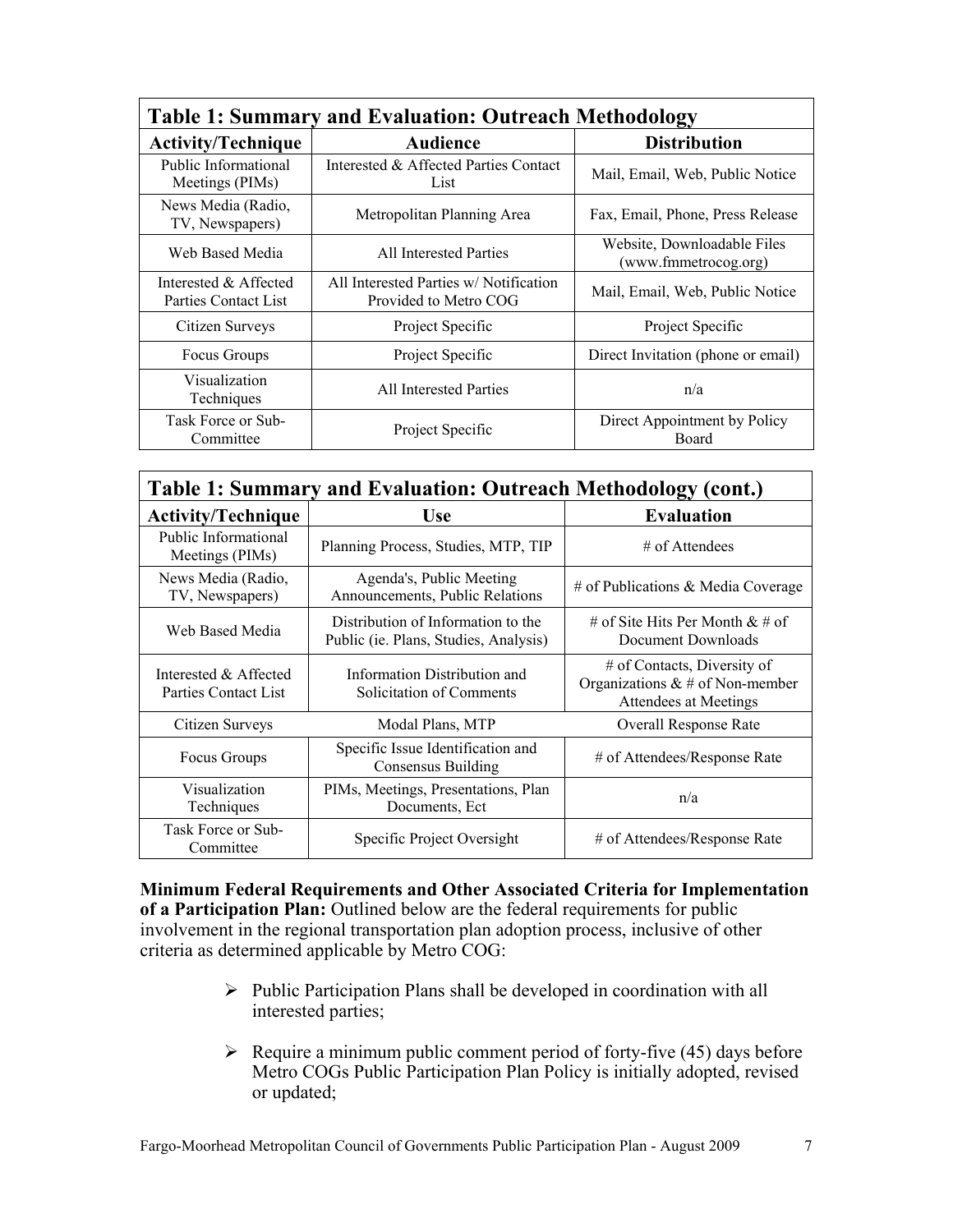- $\triangleright$  Provide timely information about transportation issues and processes to citizens, affected public agencies, representatives of transportation agency employees, private providers of transportation, and other interested parties and segments of the community affected by transportation plans, programs and projects;
- $\triangleright$  Provide reasonable public access to technical and policy information used in the development of the MTP and the TIP, and open public meetings when matters related to federal transportation programs are being considered;
- $\triangleright$  Provide adequate notice for public review and comment at key decision points; including, but not limited to, approval of the MTP and the TIP (see outreach activities for additional information);
- $\triangleright$  Solicit and consider the needs of those who are commonly underserved by existing transportation systems, including households with low income, minorities and people with disabilities, and assure participation in compliance with Title VI of the Civil Rights Act and Executive Order 12898 - Environmental Justice;
- $\triangleright$  Provide for the early involvement of various transportation interests groups (ex., traffic, bicyclists, pedestrians, rideshare, parking, transportation safety and enforcement agencies, rail operators, airport, toll authorities, private transportation providers, public officials, freight shipper's, environmental resource, and permit agencies);
- $\triangleright$  Ensure that all meetings concerning transportation planning activities will be open to the public and held in accessible locations that can accommodate the needs of persons with disabilities, and further all notices will offer the provision of special accommodations or auxiliary aids for those needing such assistance;
- $\triangleright$  Publish or otherwise make available for public review transportation plans, MTP's,TIPs including (to the maximum extent practicable) in electronically accessible formats and means, such as the World Wide Web;
- $\triangleright$  Publish an annual listing of obligated projects in cooperation with the State and transit operator(s), and include investments in pedestrian walkways and bicycle transportation facilities for which federal funds have been obligated in the preceding year;
- $\triangleright$  Provide an opportunity for additional public comment if the MTP or TIP differs significantly from the plan which was made available for public comment or if the plan includes new material issues which interested parties could not reasonably have foreseen from the earlier public involvement efforts;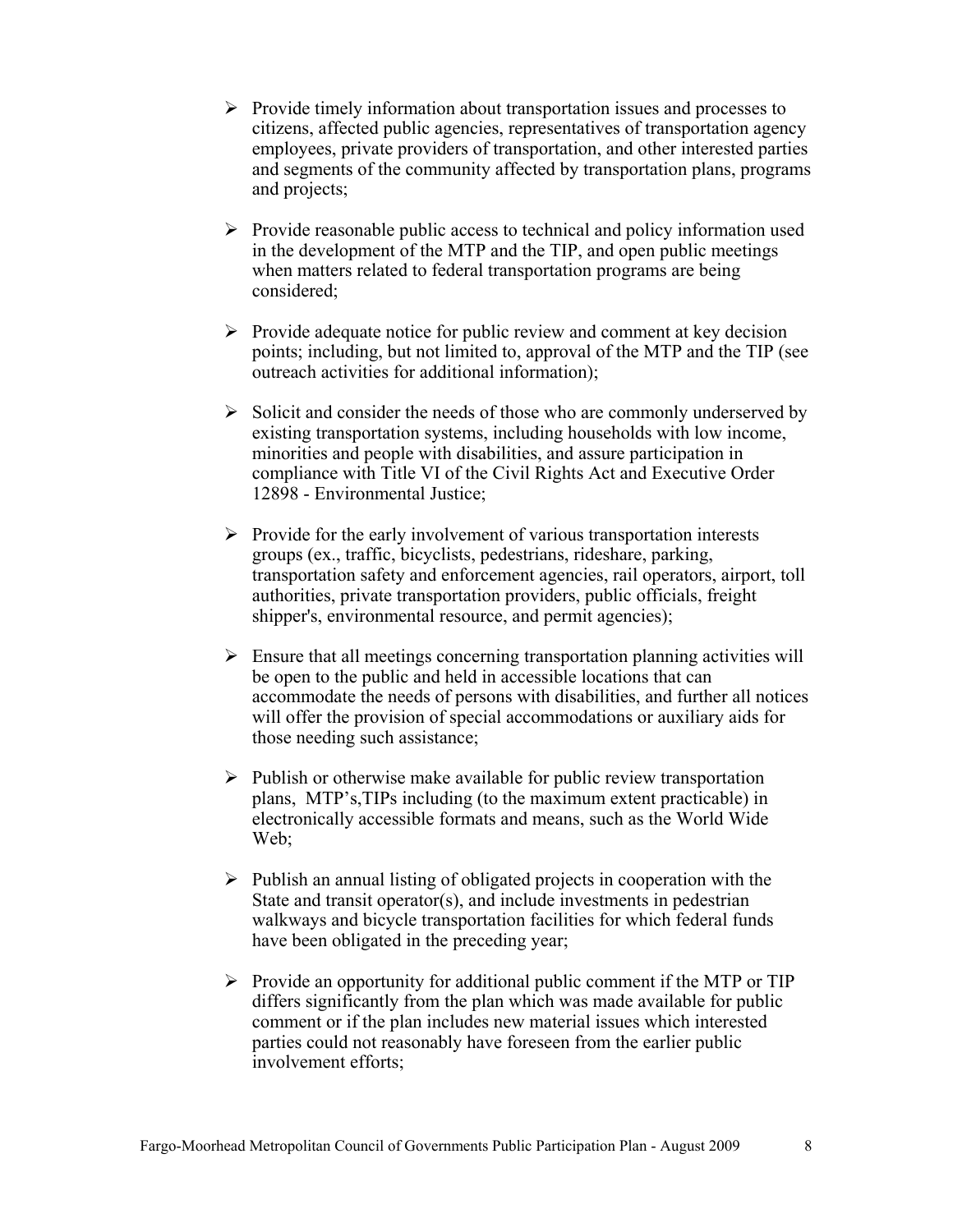- $\triangleright$  Demonstrate explicit consideration and response to the public input received during the planning, program development and public hearing processes;
- $\triangleright$  Coordinate Metro COGs public participation plan with statewide public participation plans to enhance public consideration and understanding of the issues, plans, and programs as well as to reduce redundancies and costs;
- $\triangleright$  Evaluate, on a periodic basis, Metro COGs public participation process to verify the following:
	- o The process is open to all individuals with interest, the procedures of this policy are being implemented and followed in accordance with federal regulation and that the objectives/criteria set forth herein is administered appropriately by Metro COG.

# **PUBLIC PARTICIPATION PROCEDURES - DEVELOPMENT OF THE METROPOLITAN TRANSPORTATION PLAN (MTP)**

Per federal statute 23 CFR 450.322 MPO's are required to prepare and update a twenty (20) year - long range transportation plan at least every five (5) years for metro communities identified as attainment areas (i.e. Fargo-Moorhead Metropolitan Plan Area (MPA)). At minimum, the plan shall include the following:

- $\triangleright$  Existing and proposed transportation facilities (including major roadways, transit, multimodal and intermodal facilities, pedestrian walkways/bicycle facilities, intermodal connectors;
- $\triangleright$  Operational and management strategies;
- $\triangleright$  Capital investment and other strategies to preserve the existing and projected future metropolitan transportation infrastructure;
- $\triangleright$  Environmental mitigation activities;
- $\triangleright$  Transportation and transit enhancement activities; and
- $\triangleright$  Financial plan and coordinated implementation matrix.

During the development or updating of Metro COGs Metropolitan Transportation Plan (MTP), or any sub elements thereof, the following outreach activities will be utilized as part of the public participation process. Each activity and the applicable plan related results will be incorporated within the appendices of the MTP.

**Outreach Activity:** Metro COG will utilize the "Interested and Affected Parties Contact List" whose input will be actively sought during the MTP development process. This list will be used to keep individuals, groups and agencies informed about the development of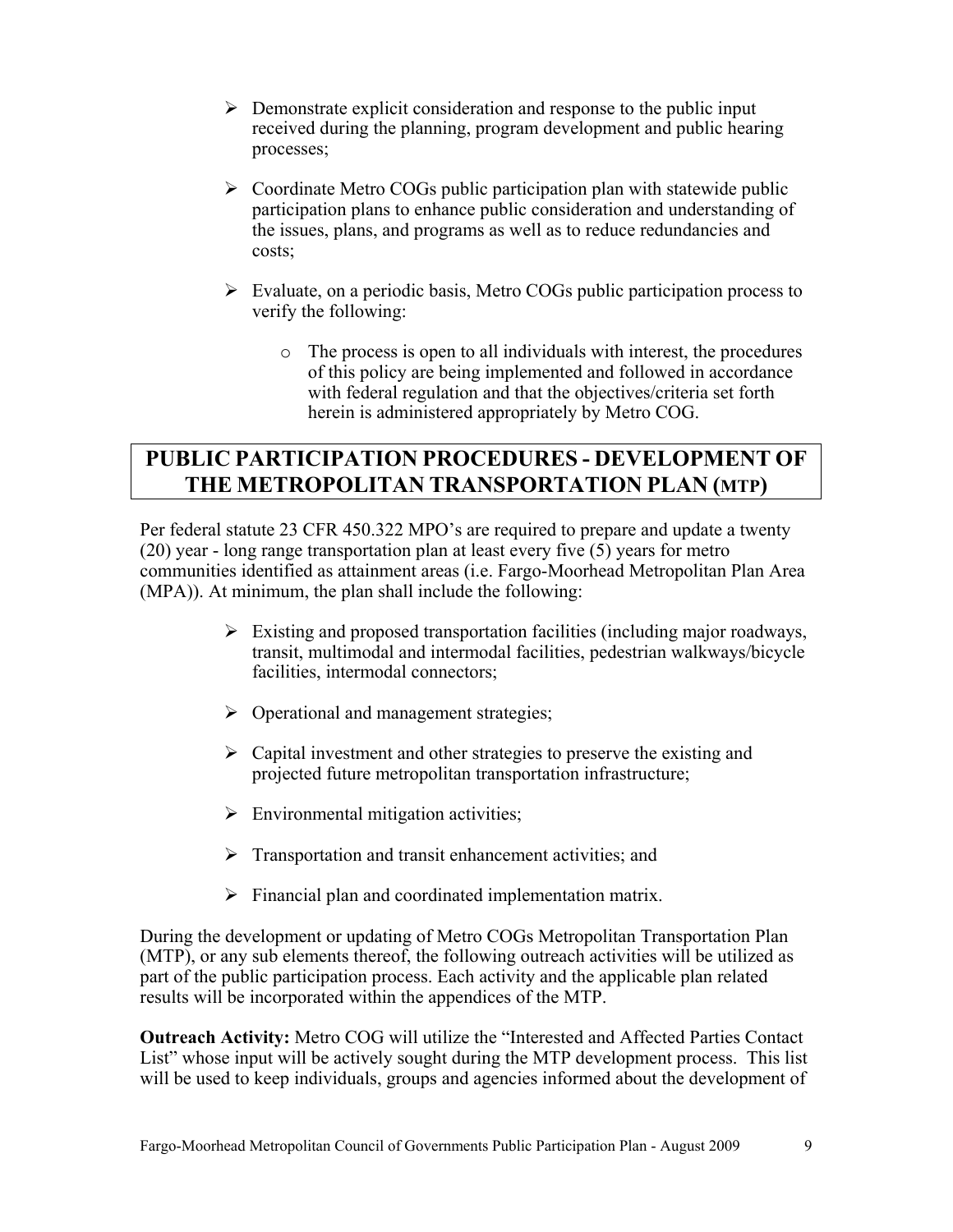the plan and to notify them about specific opportunities for public involvement. The list will include, but not limited to the following:

- $\triangleright$  Elected officials of cities, counties, and townships from within COGs study area;
- $\triangleright$  State and local agencies responsible for land use management;
- ¾ Planning commissions, traffic safety committees, transportation and transit advisory committees;
- $\triangleright$  Transportation users including bicycle, pedestrian, and disabled users;
- $\triangleright$  State and local environmental agencies/groups;
- $\triangleright$  State and local resource preservation and conservation agencies/groups;
- $\triangleright$  Freight generating businesses and freight hauling businesses;
- $\triangleright$  Public and private transit and taxi operators, including public and private demand responsive operators;
- $\triangleright$  Non-profit and human service agencies with low income, minority, elderly, disabled, and refugee clients;
- $\triangleright$  Neighborhood associations, citizens advisory committees, environmental organizations, historical/archeological preservation groups, toll authorities, freight haulers, permit agencies, parking authorities, park districts, school boards, developers, etc.;
- $\triangleright$  Traffic safety and enforcement agencies;
- $\triangleright$  Chambers of commerce; economic development organizations; and business representatives;
- $\triangleright$  Members of each State Legislature representing the study area;
- $\triangleright$  Appropriate state and federal agencies (ex., modal divisions of MnDOT and NDDOT, MPCA and ND Department of Health, FHWA, FTA, North Dakota Geological Survey, Minnesota Geological Survey);
- $\triangleright$  Individuals and groups with a demonstrated interest in transportation issues (see Public Participation Plan Outreach and Criteria, pg. 5 & 6, for additional information on 'Interested and Affected Parties Contact List');
- ¾ Members of Metro COGs Transportation Technical Committee and other interested local staff from within the study area;
- $\triangleright$  Contacts with local print and broadcast media and known external media with special client bosses (ex. Indian County Today newspaper);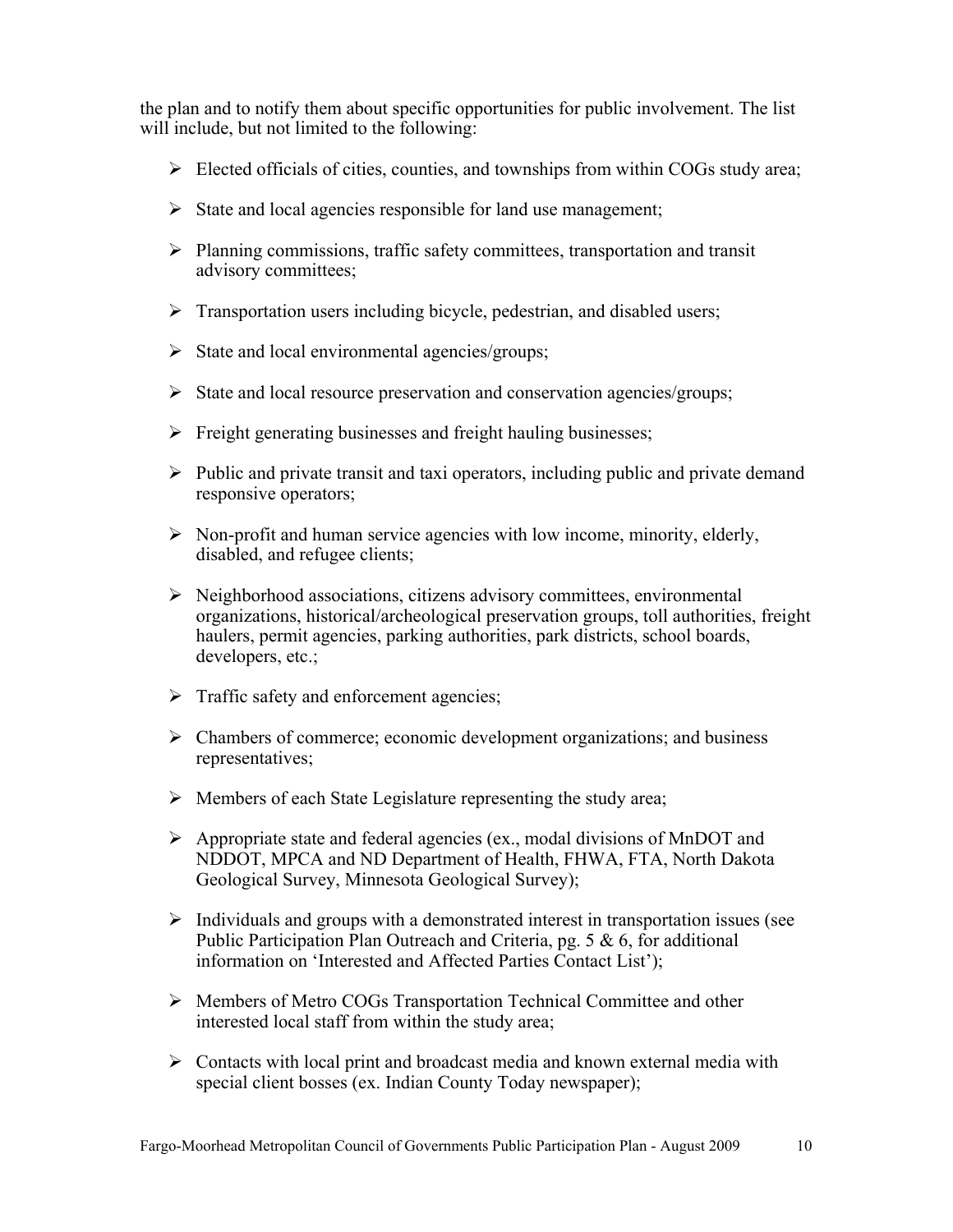$\triangleright$  Outreach to traditionally under served groups (as noted by COGs Affirmative Action Agency list).

#### **Procedures:**

**A**. **Public Notice -** Metro COG will provide notice to the public of its intent to develop or update the MTP or any of its sub elements at the beginning of the preparation process. This notice will be published in The Forum of Fargo-Moorhead, the newspaper of general circulation in the region, posted prominently on Metro COGs website, posted in local general purpose government buildings in the study area, and sent to those interested groups and agencies included on the list of "Interested and Affected Parties." Notified "Interested and Affected Parties" are requested by Metro COG to respond in the affirmative if they wish to be directly involved in the development of the MTP and the associated public participation activities. Only those "Interested and Affected Parties" that indicate such interest will be included in those activities identified below. Metro COG will also consider using other forms of public notice including press releases/newspaper articles, local access cable TV programming, email, etc. as deemed appropriate to disseminate public notice information.

At minimum, the notice will include the following information: a brief description of the anticipated planning process and actions to be taken; the Plan's purpose and affect on the region; a general schedule of the Plan's development or update; an explanation of the opportunities that will be available for public comment and participation, and Metro COG contact, if further information is desired.

**B. MTP Advisory Committee(s) -** Metro COG, at its discretion, may establish Advisory Committees to provide technical and policy guidance in the development of the draft MTP or any of its sub elements. Advisory Committees may include members of the Metro COG Technical Committee and Policy Board as well as other interested and affected parties. The purposes of the Advisory Committees is defined as follows: 1) to assist in identifying transportation system deficiencies and potential solutions; 2) to provide interested and affected parties the opportunity for direct involvement in the development of the Plan; and 3) to act as a conduit for information to and from broader community and agency interests. All Advisory Committee meetings will be open to the public and convened in handicapped accessible locations.

If an Advisory Committee is established it shall be the responsibility of Metro COG to ensure that it includes balanced representation from a variety of transportation and affirmative action interests. If an Advisory Committee is not established the Transportation Technical Committee and Policy Board shall actively serve in an advisory capacity during the Plan's development. Metro COG staff shall provide information to the Advisory Committee (or alternately to the Transportation Technical Committee and the Policy Board) in the form of handouts, summaries, draft plan sections, presentations and other means to facilitate informed input.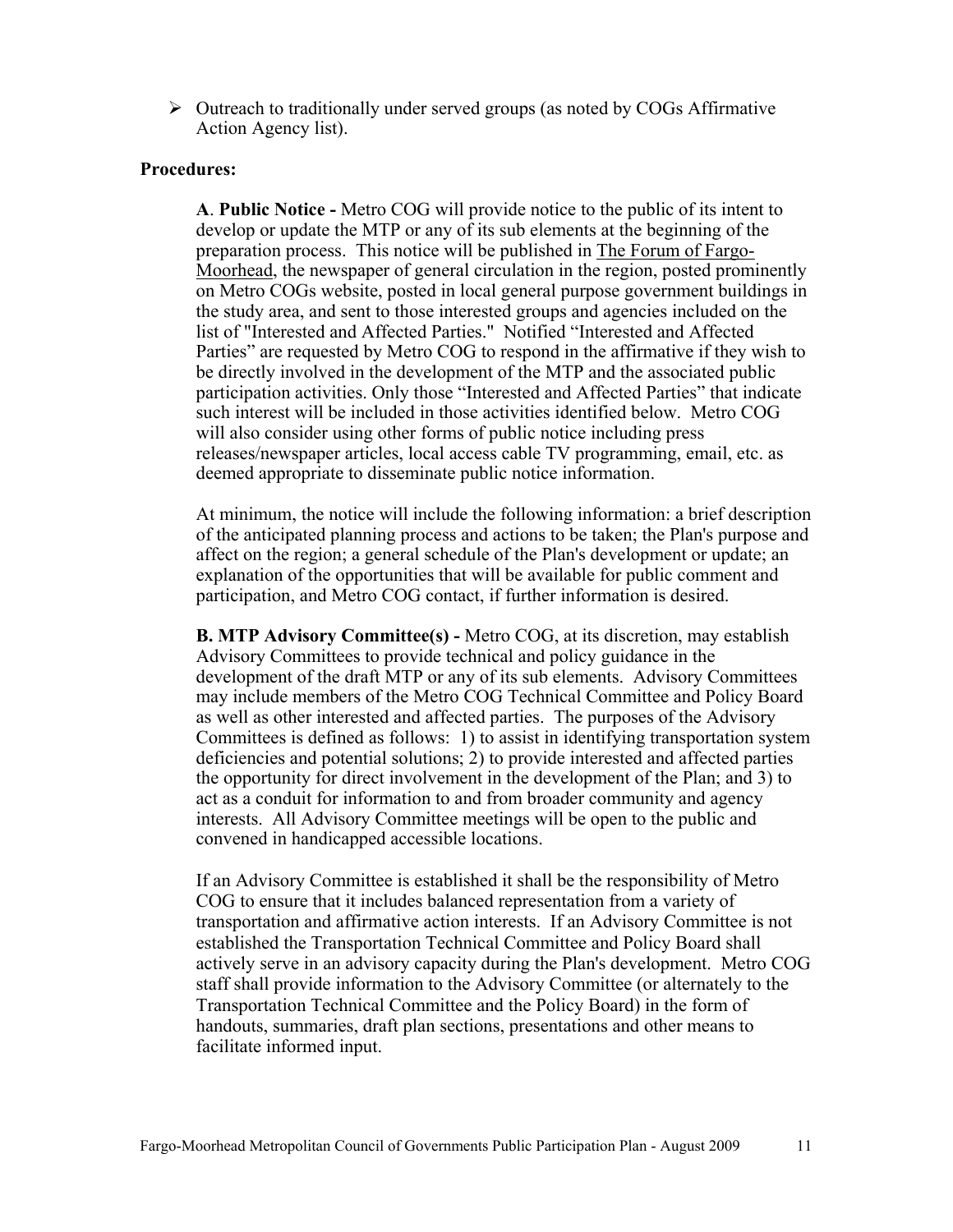**C. Alternative Formats for Metro COG Information –** Metro COG has established a list of businesses and agencies that can produce materials in alternative formats (i.e., audio tapes, Braille, interpretative services, etc.). Any individual wishing to utilize this resource should contact Metro COG for an updated contact list.

**D. Public Informational Meetings -** At appropriate points during the development of the MTP, Metro COG will hold public information meetings to discuss aspects of the Plan, including transportation system deficiencies, alternative solutions, project priorities and other issues. All attempts will be made to set the time and place of such meetings for the convenience and maximum participation of the public. All meetings will be held at handicapped accessible locations.

Public notice for these meetings will be published in The Forum of Fargo-Moorhead, the newspaper of general circulation in the region, posted in local general purpose government buildings in the study area, provided on Metro COGs web site, and sent to those on the list of "Interested and Affected Parties" that expressed interest, at least seven days prior to the meeting. All notices will offer the provision of special accommodations or auxiliary aids for those needing such assistance. To the maximum extent practicable, the MPO may use appropriate visualization techniques (such as those listed under Outreach Activities), or other approaches to foster effective public involvement.

**E. Public Notice and Meeting on Draft Metropolitan Transportation Plan -**  Upon completion of the draft MTP, or any of its sub elements, Metro COG will schedule a public meeting on the document. Individuals and organizations identified on the "Interested and Affected Parties" list that previously indicated an interest will be notified and offered the opportunity to participate in and/or offer comment. The purpose of the meeting will be primarily for the Council to gather comments regarding the content of the draft MTP.

A public notice of the meeting shall be published, posted and distributed in the manner prescribed in (D) above. The notice will include at least the following information: a description of the Plan's purpose, coverage, timeframe; locations where the document can be reviewed or obtained; the time and place for oral or written comments; and a Metro COG contract, if more information is desired. The notice should encourage the submission of written comments by those unable to attend the meeting. A comment period of fifteen (15) days beginning from the published date of the meeting notice will be provided during which comments may be submitted for consideration. The draft MTP will be made available for inspection at the time of the meeting notice. Copies of the Plan shall be made available at accessible locations including the Metro COG office, and in at least four other publicized locations throughout the study area, as well as being made available in electronic format via the Metro COG website.

At the public meeting Metro COG will present the information developed and obtain comments regarding the contents of the draft Plan. A handout will be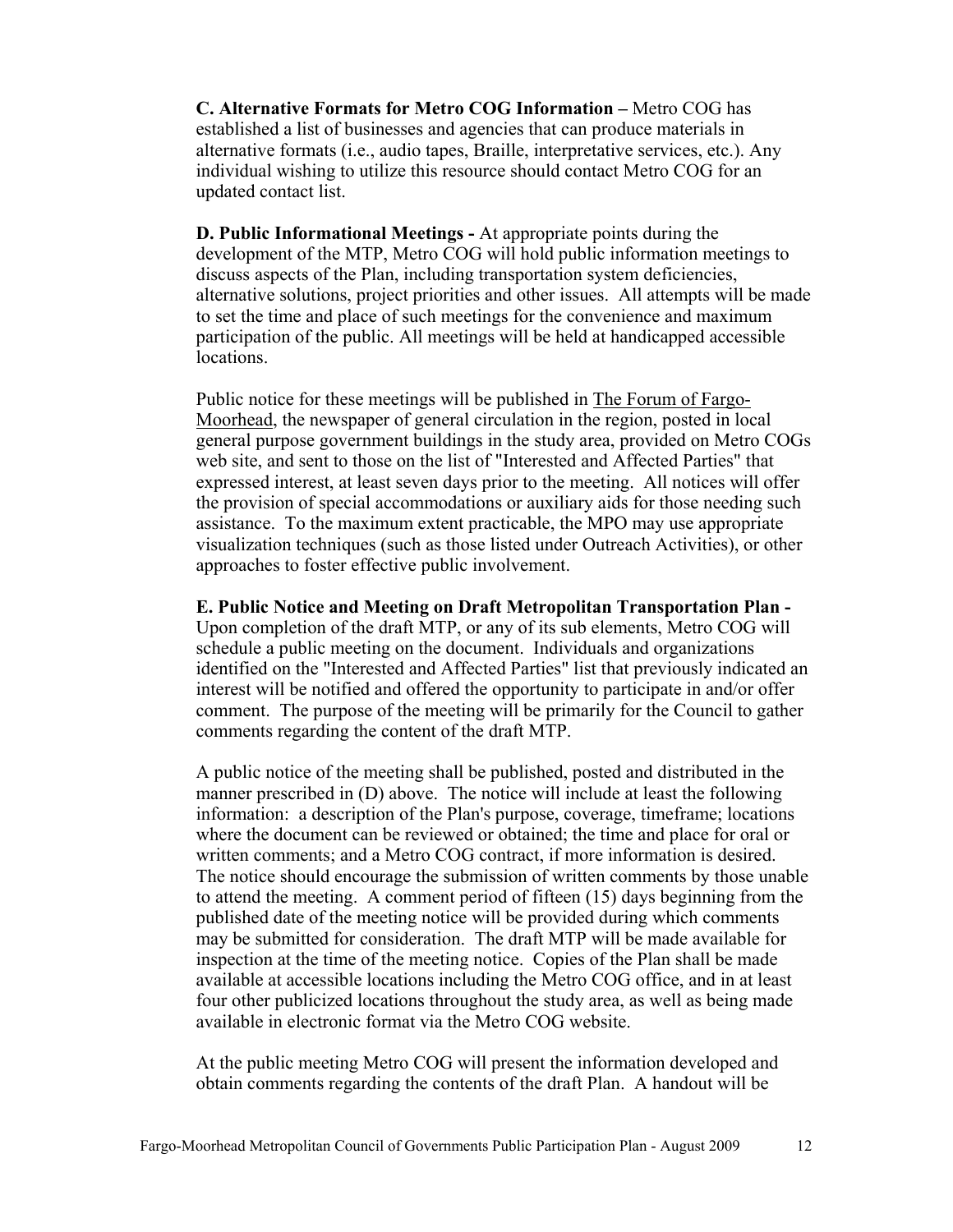made available to all meeting attendees summarizing the contents of the draft Plan. A brief presentation will be provided by the Metro COG staff at the meeting regarding the contents of the draft Plan. Metro COG staff will document attendance and all substantive comments received during the proceedings.

To the maximum extent practicable, the MPO may use appropriate visualization techniques (such as those listed under Outreach Activities), or other approaches to foster effective public involvement.

#### **F. Preparation of Final Metropolitan Transportation Plan & Distribution -**

With due consideration given to public comment or any other applicable information received from the previous procedural steps, Metro COG will prepare the final Plan. If substantive written or oral comments are received on the draft MTP, either through the public involvement process or through the interagency consultation process, a summary, analysis, and report of the disposition shall be included in the final Plan.

If the final MTP contains substantive changes from the one which was made available for public comment (see Section (E) above) or if the plan includes new material issues which interested parties could not reasonably have foreseen from the earlier public involvement efforts, Metro COG will provide an additional duly announced public comment period on the revised draft MTP of not less than seven (7) days. A legal public notice will be published in The Forum of Fargo-Moorhead advertising this extended comment period and note where copies of the new information can be reviewed or obtained. The amended draft plan will be made available for review in electronic format via the Metro COG website. The final MTP will document the public involvement process, present a summary of all public comments received and demonstrate Metro COGs consideration and response to these comments.

Upon adoption by the Council, the final MTP will be made available to the public in its approved form. Metro COG will provide one copy of the final Plan to each member entity's planning office, one copy to every person on each member entity's planning commission, one copy to every person on each member entity's governing body, and maintain additional copies for distribution to, or review by interested parties at the Metro COG office. The final plan will also be made available in electronic format via the Metro COG website.

# **PUBLIC PARTICIPATION PROCEDURES - DEVELOPMENT OF THE METROPOLITAN TRANSPORTATION IMPROVEMENT PROGRAM (TIP)**

Per federal regulation 23 CFR 450.324 MPO's are required to prepare and update a transportation improvement program for the designated metropolitan planning area. The Transportation Improvement Program (TIP) is a short term program that must be updated pursuant to federal requirements annually, contemplate a four (4) year operating cycle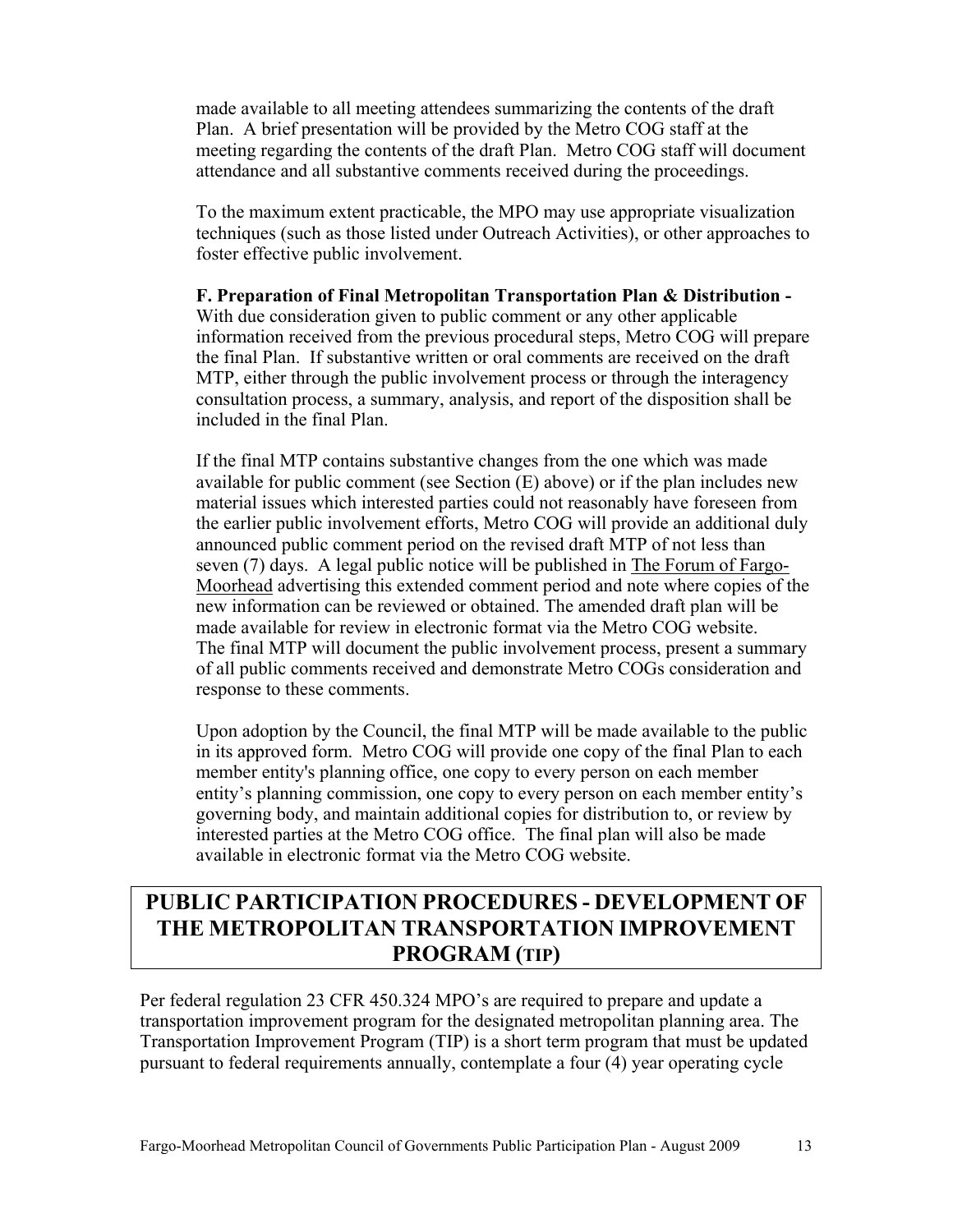and include any proposed federally funded project. At minimum, the plan shall include the following:

- $\triangleright$  A list identifying all regionally significant projects requiring action by the FHWA or FTA within the defined four year period after the initial adoption of the TIP;
- $\triangleright$  A financial plan demonstrating how the approved TIP can be implemented and an indication of resources (public or private) that can be reasonably expected in order to finalize the project;
- $\triangleright$  Identification of other financial alternatives/strategies to implement projects;
- $\triangleright$  A list identifying additional projects that would be included in the approved TIP if reasonable additional resources beyond the funds recognized in the required financial plan were available; and
- $\triangleright$  An outline of project descriptions and applicable project phases.

During the update process of Metro COGs Metropolitan Transportation Improvement Program (TIP), or any sub elements thereof, the following outreach activities will be utilized as part of the public participation process.

**Outreach Activity:** Metro COG will utilize the "Interested and Affected Parties Contact List" whose input will be actively sought during the TIP development process. See detailed outline under MTP.

#### **Procedures:**

**A. Public Notice -** Metro COG will provide notice to the public of its intent to develop the annual TIP at the beginning of the preparation process. This notice will be published in The Forum of Fargo-Moorhead, the newspaper of general circulation in the region, posted in local general purpose government buildings in the urban area, provided on Metro COGs web site, sent to private transit agencies (in lieu of previous FTA private sector involvement regulations), and to the groups and agencies included on the list of "Interested and Affected Parties" (see MTP procedures). Notified "Interested and Affected Parties" are requested by METRO COG to respond in the affirmative if they wish to be directly involved in the development of the TIP and the associated public participation activities. Only those "Interested and Affected Parties" that indicate such interest will be included in those activities identified below. This notice shall be provided at least seven (7) days prior to the meeting. All notices will offer the provision of special accommodations or auxiliary aids for those needing such assistance. Additionally, all meetings will be held in handicapped accessible facilities.

At minimum, the notice will include the following information: the purpose of the TIP, a brief description of the anticipated planning process and actions to be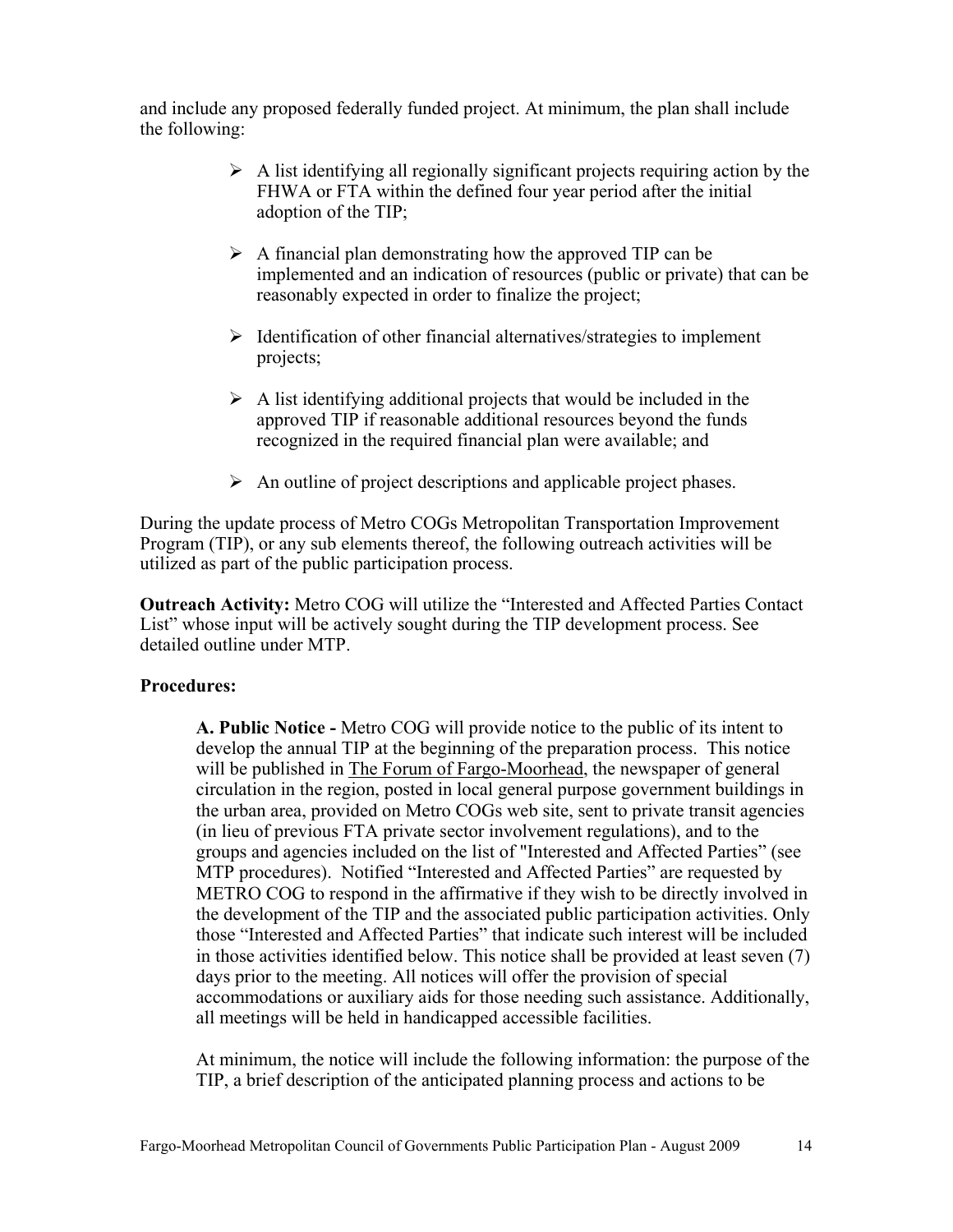taken; the location where locally proposed project lists can be viewed or secured; the time and place to obtain information or provide public input on the preliminary proposals; and Metro COG contact if further information is desired. A comment period of ten (10) days beginning from the published date of the meeting notice will be provided during which written comments may be submitted for consideration. Metro COG will compile these oral and written comments. The comments will be provided to each jurisdiction and the Policy Board prior to their approval and subsequent to the submission of candidate projects to the NDDOT or MnDOTs West Central Area Transportation Partnership.

**B. Public Notice and Meeting on Draft Metropolitan Transportation Improvement Program -** Upon completion of the draft Transportation Improvement Program Metro COG will schedule a public meeting on the document. Individuals and organizations identified on the "Interested and Affected Parties" list that previously expressed interest, and all known private transit operators will be notified and offered the opportunity to participate and/or offer comment. The purpose of the meeting will be primarily for the Council to obtain comments regarding the content of the draft Transportation Improvement Program.

A public notice of the meeting shall be published, posted and distributed in the manner prescribed in Section (D) MTP Procedures. The notice will include at least the following information: a description of the draft TIPs function, coverage and timeframe; the locations where the document can be reviewed or obtained; the time and place for oral and written comments; the date of Policy Board consideration of the draft document and Metro COG contact if more information is desired. The notice will encourage the submission of written comments by those unable to attend the hearing. A comment period of ten (10) days beginning from the date of the meeting notice will be provided during which comments may be submitted for consideration. The draft TIP will be made available for inspection at the time of the meeting notice. Copies of the draft TIP will be made available at accessible locations including the Metro COG office and in at least four other publicized locations throughout the urban area, as well as being made available for review in electronic format via the Metro COG website. At the public meeting Metro COG will present the information developed and obtain comments regarding the contents of the draft TIP. A handout will be made available to all meeting attendees summarizing the contents of the draft TIP. A brief presentation will be provided by the Metro COG staff at the meeting regarding the contents of the draft TIP. Metro COG staff will document all substantive comments received during the proceedings. All comments will be compiled and this information provided to the Policy Board prior to its deliberations on the draft TIP. The Council will consider all input and then adopt a draft TIP which will be forwarded for use by each State DOT (NDDOT & MNDOT) during the development of its draft Statewide Transportation Improvement Program (STIP).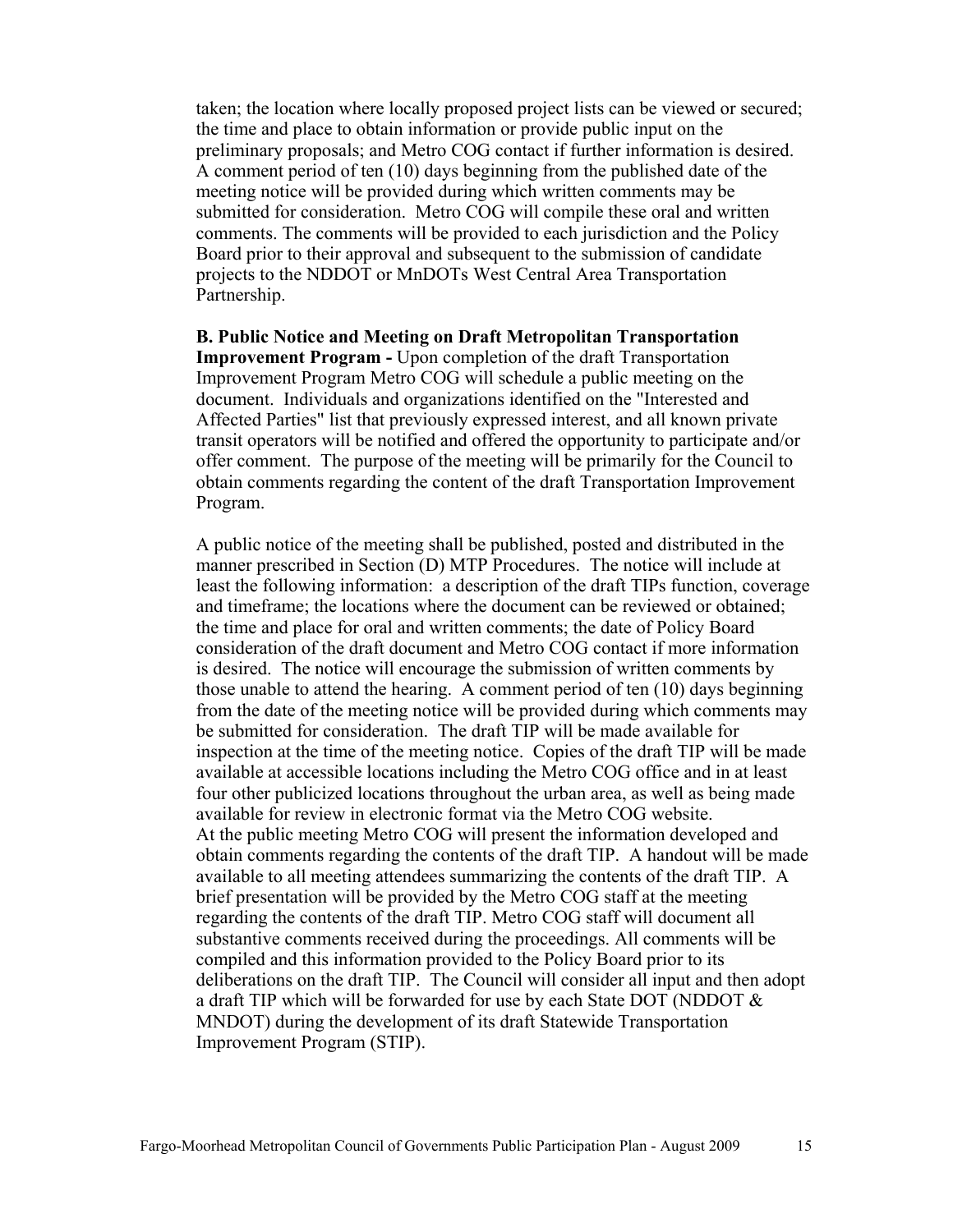To the maximum extent practicable, the MPO may use appropriate visualization techniques (such as those listed under Outreach Activities), or other approaches to foster effective public involvement.

**C. Preparation of Final Metropolitan Transportation Improvement Program & Distribution -**Each State will provide the Council a copy of its draft State Transportation Improvement Program (STIP) and invite Metro COGs review and comment (citizen involvement regarding each State's TIP will be the responsibility of each DOT; however, its early stages should be coordinated with the MPO). Upon each State's review of Metro COGs comments the DOTs may finalize any necessary adjustments/modifications. SAFETEA-LU requires that METRO COG prepare its final TIP in a manner that reconciles any remaining variances with the STIPs.

Additionally, if substantive written or oral comments are received on the draft STIP or final TIP, either through the public involvement process or through the interagency consultation process, a summary, analysis, and report of the disposition shall be included in the final TIP.

If the final TIP contains substantive changes from the one which was made available for public comment (see Section B  $&$  C above) or if the plan includes new material issues which interested parties could not reasonably have foreseen from the earlier public involvement efforts, Metro COG will provide an additional duly announced public comment period on the revised TIP of not less than seven (7) days. A legal public notice will be published in The Forum of Fargo-Moorhead advertising this extended comment period and note where copies of the new information can be reviewed or obtained. The amended final TIP will be made available for review in electronic format via the Metro COG website.

Upon completion of the public comment period the final TIP will be forwarded to Council for action. If adopted by the Council the final TIP will be made available to the public in its approved form. Metro COG will provide a copy of the final TIP to each member entity's planning office, one copy to every person on each member entities planning commission, one copy to every person on each member entities governing body, and maintain additional copies for distribution to, or review by interested parties at the Metro COG office. The final TIP will also be made available for review in electronic format via the Metro COG website.

# **PUBLIC INVOLVEMENT PROCESS - AMENDING THE METROPOLITAN TRANSPORTATION PLAN (MTP) AND METROPOLITAN TRANSPORTATION IMPROVEMENT PLAN (TIP)**

Federal regulation 23 CFR 450.322 requires MPO's to prepare and update a twenty (20) year long range transportation plan every five (5) years for metro communities identified as attainment areas. Additionally, federal regulation 23 CFR 450.324 requires that MPO's prepare and update a TIP for the metropolitan planning area (MPA) annually with a four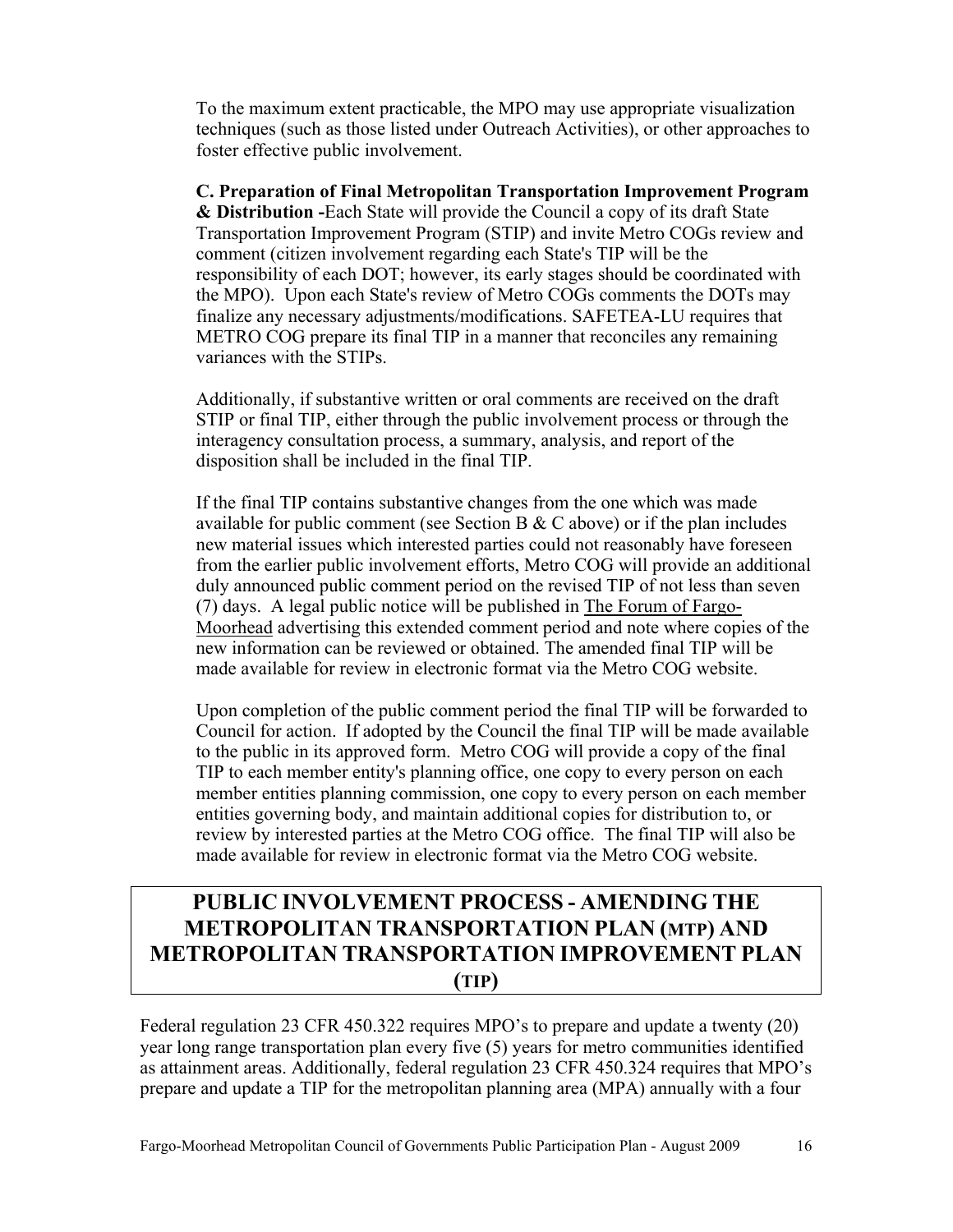(4) year horizon. At which time any major amendments to either the MTP or the TIP are proposed (administrative amendments exempt) during the period between updates, Metro COG will at a minimum, carry out the following portions of its regular public involvement process; consistent with federal requirements as defined within 23 CFR 450.

- $\triangleright$  Administrative Amendments are inclusive of technical corrections or administrative modifications that do not require a coordinated review by the MPO, FWHA and FTA or a determination of conformity by these entities (i.e. redemonstration of fiscal constraint). To note, pursuant to federal regulation proposed Administrative Amendments may require coordination with the respective State DOT. Technical corrections shall be inclusive, but not limited to the following: descriptive material, forecasts, data bases, project costs, project descriptions, time frames or any other related administrative modification.
- $\triangleright$  Adding or deleting a project that exceeds the lesser of 15% of total federal funding programmed for the calendar year or 1 million dollars is considered a major amendment and is subject to the requirements of the public involvement process.

#### **Procedures:**

**A. Public Notice -** Metro COG will schedule a public meeting on any substantive amendment to the MTP or TIP requiring the addition, deletion, or change in the scope of a project which is proposed. A public notice of the meeting will be published or posted, and distributed in the manner prescribed in Section (D) MTP Procedures. The notice will include at least the following information: announcement to the public of the intent to amend the MTP or TIP; a brief description or summary of the amendment(s) proposed and actions to be taken; the reasons the amendment is being proposed; the locations where the amendments can be reviewed or obtained; details of the meeting itself including date, time and location; and a Metro COG contact if further information is desired.

A comment period of fifteen (15) days beginning from the published date of the meeting notice will be provided during which comments may be submitted for consideration. The proposed amendments to the MTP or TIP will be made available for inspection at the time of the meeting notice. Copies of the proposed TIP or MTP amendments will be available at accessible locations including the Metro COG office and in at least four other publicized locations throughout the study area, as well as being made available for review in electronic format via the Metro COG website.

At the public meeting Metro COG will present the amendment(s) and accept any comments from the public. A handout will be made available to all meeting attendees summarizing and explaining the amendment(s). To the maximum extent practicable, the MPO may use appropriate visualization techniques (such as those listed under Outreach Activities), or other approaches to foster effective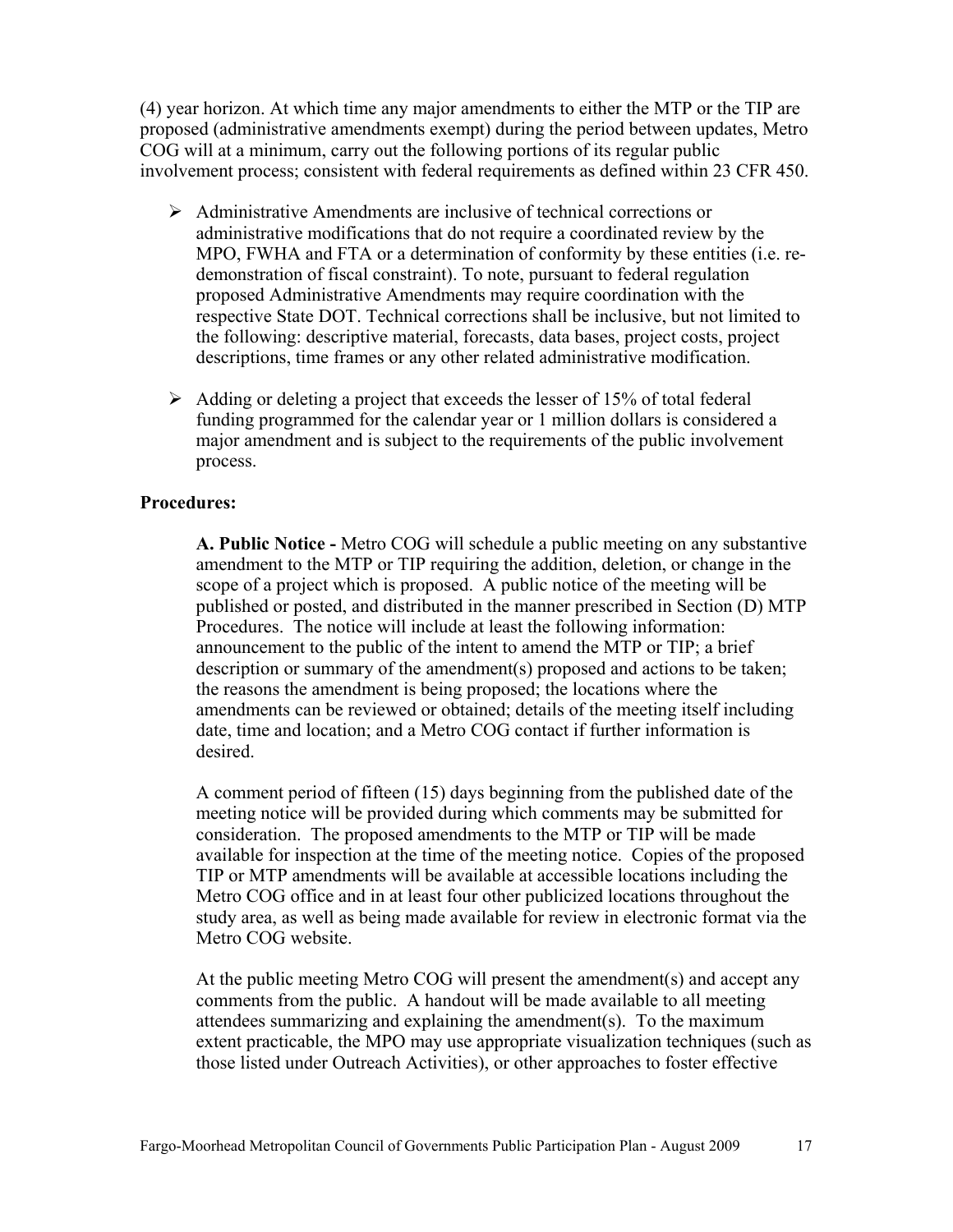public involvement. Metro COG staff will document all substantive comments received during the proceedings.

#### **B. Preparation of Metropolitan Transportation Plan or Metropolitan Transportation Improvement Program Amendments & Distribution -** If

substantive written or oral comments are received on the proposed amendment(s), either through the public involvement process or through the interagency consultation process, a summary, analysis, and report of the disposition of those comments shall be included in the final amendment (to the MTP or TIP) and forwarded to the Policy Board for consideration.

If the final amendment contains substantive changes from the one which was made available for public comment (see Section A above) or if the amendment includes new material issues which interested parties could not reasonably have foreseen from the earlier public involvement efforts, the MPO will hold an additional duly announced public comment period on the revised amendment(s) of not less than seven (7) days. A legal public notice will be published in The Forum of Fargo-Moorhead advertising this extended comment period and note where copies of the new information can be reviewed or obtained.

The final amendment(s) to the MTP or TIP shall include a summary of all public comments received and Metro COGs considerations and response to these comments. If adopted by the Council, the final amendments to the MTP or TIP will be made available to the public in their approved form. Metro COG will provide one copy to each member entity's planning office, and maintain additional copies for distribution to or review by interested parties at the Metro COG office. For those amendments determined to be of major significance, a legal public notice announcing the availability of the approved amendment will be published in The Forum of Fargo-Moorhead, the newspaper of general circulation for the region.

# **PUBLIC PARTICIPATION PROCEDURES FOR GENERAL PLANNING STUDIES**

SAFETEA-LU regulations concerning the preparation of a MPOs Metropolitan Transportation Plan, TIP and auxiliary amendments are prescriptive; however, Metro COG will also endeavor to assure satisfactory citizen involvement in its other general transportation planning activities. In this regard, Metro COG will make reasonable efforts to meet the goals and objectives of this Public Participation Plan when preparing various technical reports and other studies associated with, or implementing its transportation planning process.

# **ENVIRONMENTAL JUSTICE/IMPACT ASSESSMENT**

In 1994 President Clinton signed Executive Order 12898 which effectively secured Environmental Justice as federal policy. In summary, the order designated the U.S.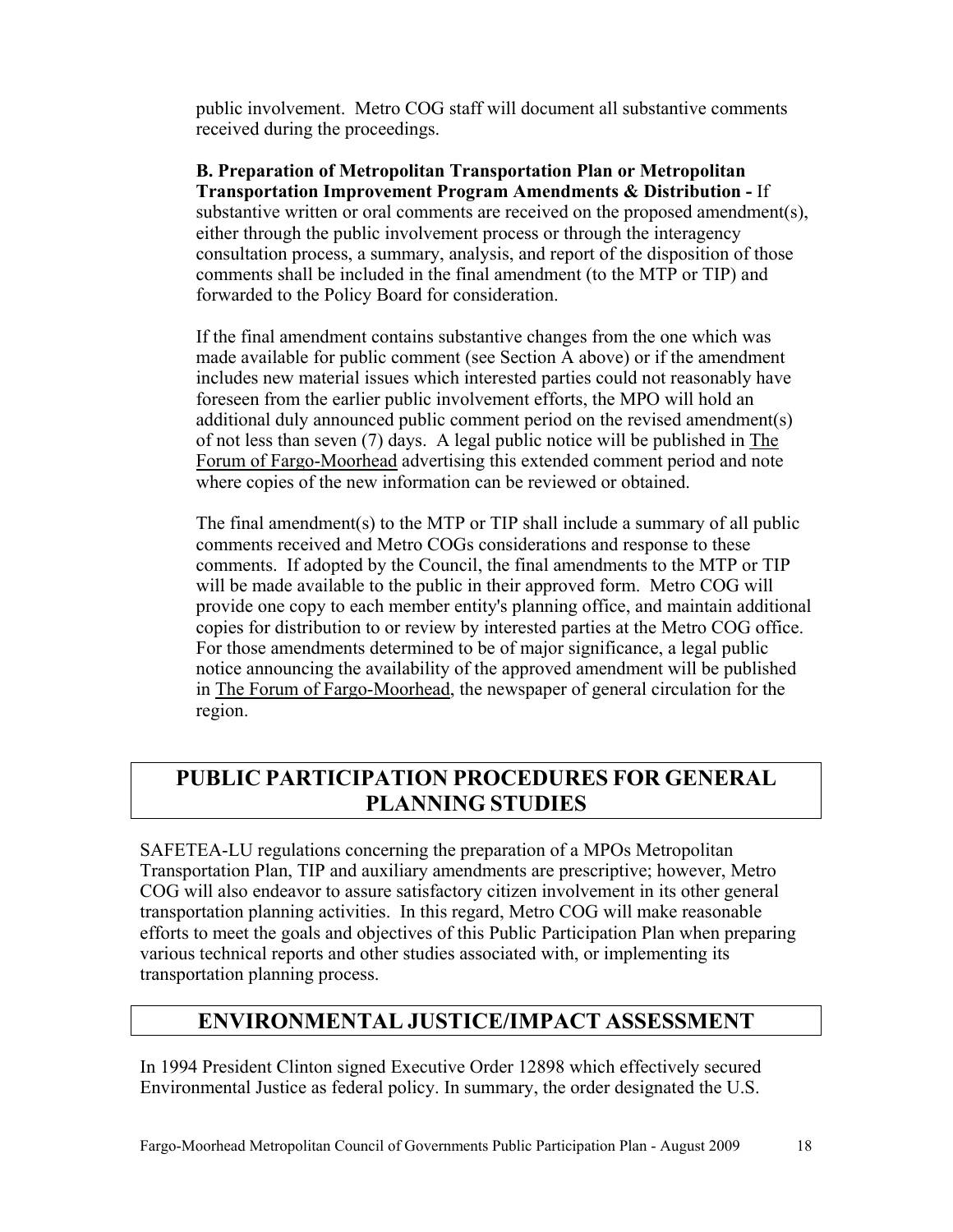Environmental Protection Agency as the entity with direct oversight and authority in regards to administrating the implementation of the executive order into all major federal departments/agencies. In 1997 the U.S. Department of Transportation issued its final order (U.S. DOT 1997) which specifically addressed environmental justice for minorities and low income populations with the intent to ensure that all federally funded transportation projects/programs do not bring disproportionately high or negative impacts on these populations.

Per federal mandate MPO's are directed to seek and consider the needs/interests of individuals, groups and communities that are traditionally underserved by the transportation system (highway & transit), policies and financial investments. The following is representative of public involvement procedures utilized by Metro COG to facilitate this critical component:

- $\triangleright$  Provide ample opportunity through effective public notices and outreach activities to engage this segment of the population or their respective representation in the early planning phases of a project which may include the formation of a specific Environmental Justice Task Force to provide input on the development of transportation plans;
- ¾ Utilize the "Interested and Affected Parties Contact List" to identify all interest groups with the intent to foster relationships with relevant agencies and to establish direct contact for feedback on federally funded transportation projects/programs from these agencies;
- $\triangleright$  Identify concentrations of low income and minority populations by geographically mapping demographic data by transportation analysis zone;
- $\triangleright$  Utilize geographical information systems (GIS) to map all federally funded projects in relation to low income and minority areas with an intent to identify, highlight and analyze projects within these areas; respective to the MTP or TIP;
- $\triangleright$  Investigate the impacts of transportation projects on these populations and work with interest groups and/or neighborhood organizations to explore alternatives;
- $\triangleright$  Incorporate environmental justice considerations into MTP and TIP criteria to ensure these issues are addressed in the early phases of the planning process.

### **ANNUAL ASSESSMENT**

The Council will complete an annual assessment of its public participation program during the Transportation Improvement Program's self-certification process. The assessment will review the level of public participation in any Metro COG modal plan or major Metro COG transportation study completed during the year. This will be